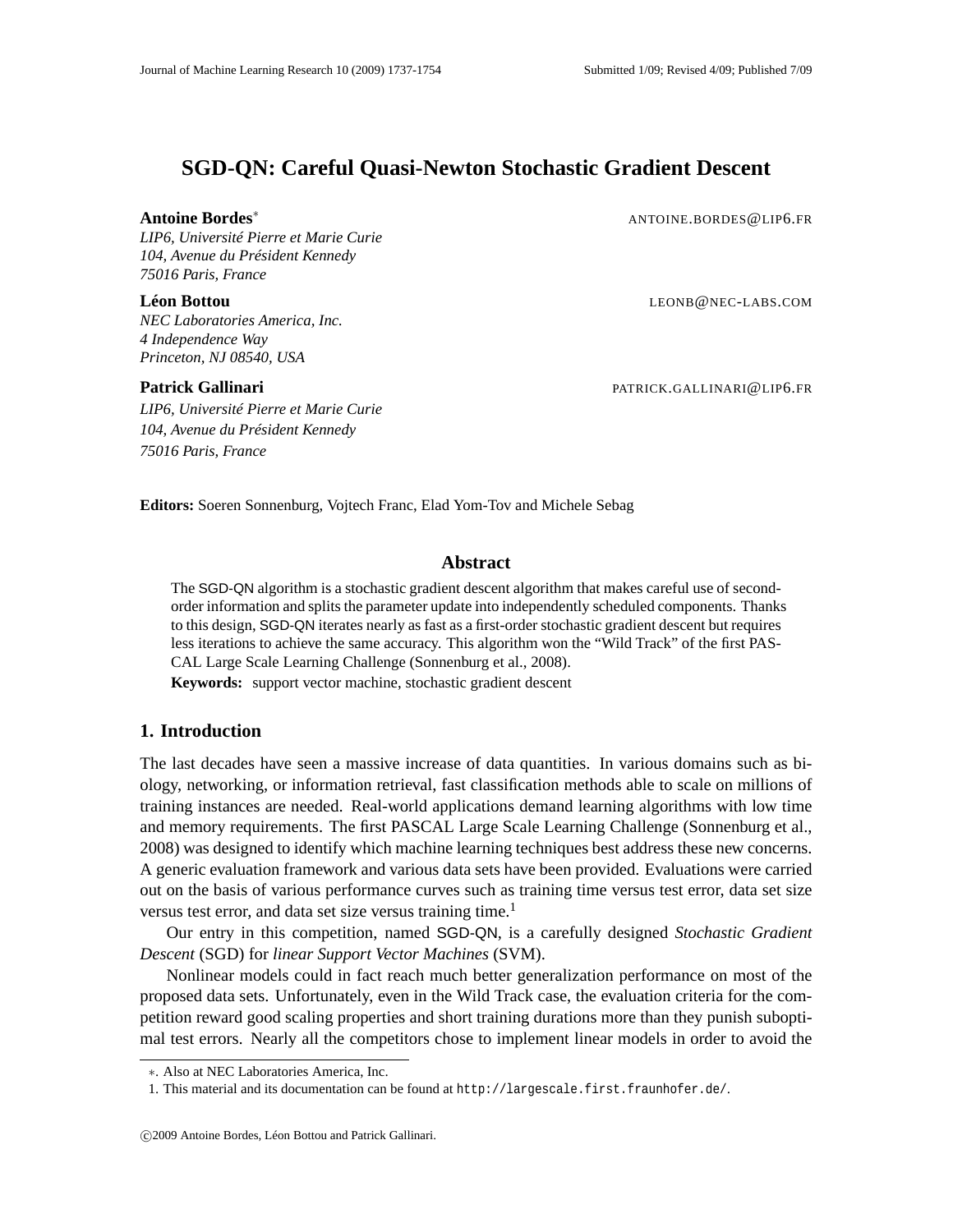additional penalty implied by nonlinearities. Although SGD-QN can work on nonlinear models.<sup>2</sup> we only report its performance in the context of linear SVMs.

Stochastic algorithms are known for their poor optimization performance. However, in the large scale setup, when the bottleneck is the computing time rather than the number of training examples, Bottou and Bousquet (2008) have shown that stochastic algorithms often yield the best generalization performances in spite of being worst optimizers. SGD algorithms were therefore a natural choice for the "Wild Track" of the competition which focuses on the relation between training time and test performance.

SGD algorithms have been the object of a number of recent works. Bottou (2007) and Shalev-Shwartz et al. (2007) demonstrate that the plain Stochastic Gradient Descent yields particularly effective algorithms when the input patterns are very sparse, taking less than  $O(d)$  space and time per iteration to optimize a system with *d* parameters. It can greatly outperform sophisticated batch methods on large data sets but suffers from slow convergence rates especially on ill-conditioned problems. Various remedies have been proposed: *Stochastic Meta-Descent* (Schraudolph, 1999) heuristically determines a learning rate for each coefficient of the parameter vector. Although it can solve some ill-conditioning issues, it does not help much for linear SVMs. *Natural Gradient Descent* (Amari et al., 2000) replaces the learning rate by the inverse of the Riemannian metric tensor. This quasi-Newton stochastic method is statistically efficient but is penalized in practice by the cost of storing and manipulating the metric tensor. *Online BFGS* (oBFGS) and *Online Limited storage BFGS* (oLBFGS) (Schraudolph et al., 2007) are stochastic adaptations of the Broyden-Fletcher-Goldfarb-Shanno (BFGS) optimization algorithm. The limited storage version of this algorithm is a quasi-Newton stochastic method whose cost by iteration is a small multiple of the cost of a standard SGD iteration. Unfortunately this penalty is often bigger than the gains associated with the quasi-Newton update. *Online Dual Solvers* for SVMs (Bordes et al., 2005; Hsieh et al., 2008) have also shown good performance on large scale data sets. These solvers can be applied to both linear and nonlinear SVMs. In the linear case, these dual algorithms are surprising close to SGD but do not require fiddling with learning rates. Although this is often viewed as an advantage, we feel that this aspect restricts the improvement opportunities.

The contributions of this paper are twofold:

- 1. We conduct an analysis of different factors, ranging from algorithmic refinements to implementation details, which can affect the learning speed of SGD algorithms.
- 2. We present a novel algorithm, denoted SGD-QN, that carefully exploits these speedup opportunities. We empirically validate its properties by benchmarking it against state-of-the-art SGD solvers and by summarizing its results at the PASCAL Large Scale Learning Challenge (Sonnenburg et al., 2008).

The paper is organized as follows: Section 2 analyses the potential gains of quasi-Newton techniques for SGD algorithms. Sections 3 and 4 discuss the sparsity and implementation issues. Finally Section 5 presents the SGD-QN algorithm, and Section 6 reports experimental results.

<sup>2.</sup> Stochastic gradient works well in models with nonlinear parametrization. For SVMs with nonlinear kernels, we would prefer dual methods, (e.g., Bordes et al., 2005), which can exploit the sparsity of the kernel expansion.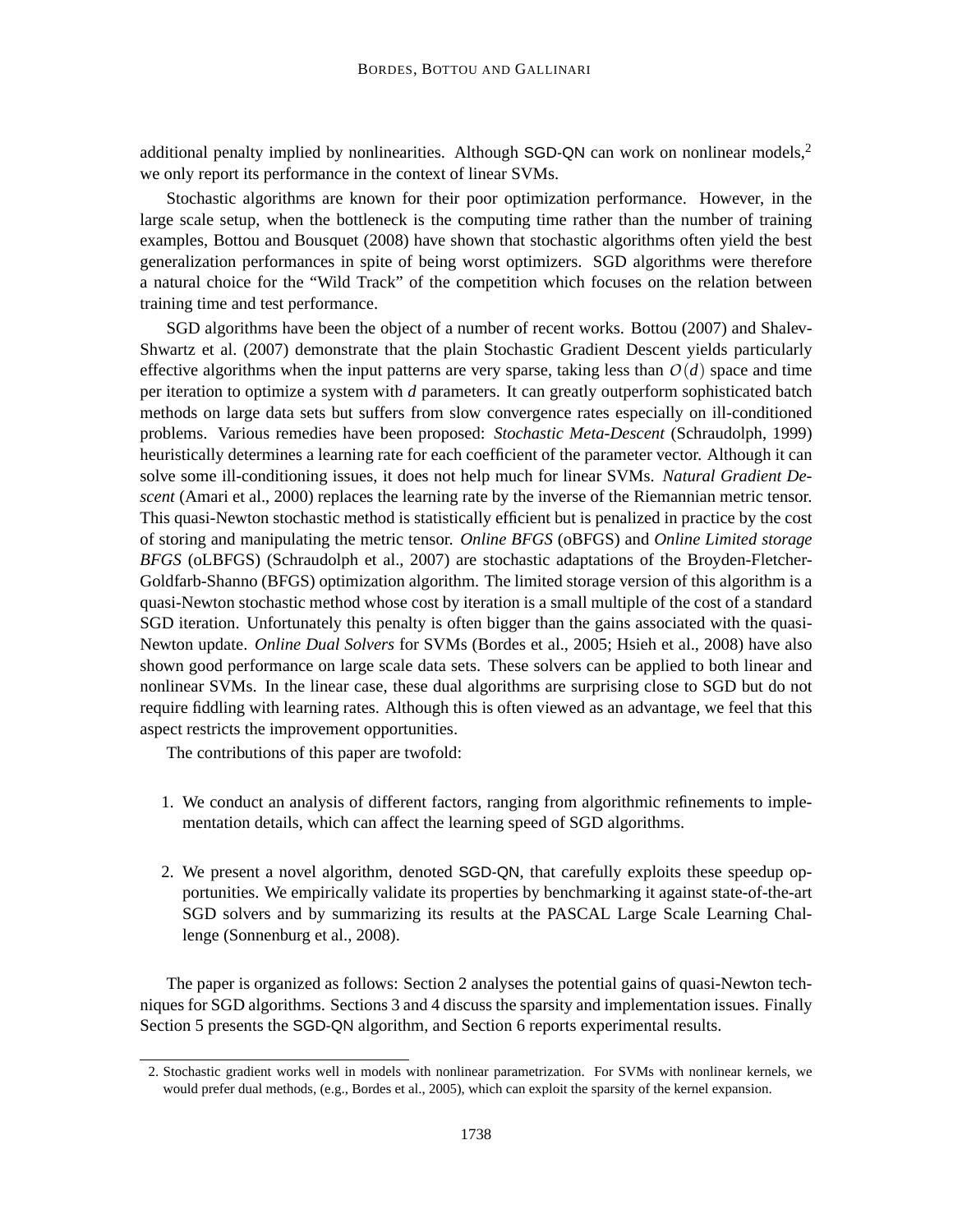# **2. Analysis**

This section describes our notations and summarizes theoretical results that are relevant to the design of a fast variant of stochastic gradient algorithms.

## **2.1 SGD for Linear SVMs**

Consider a binary classification problem with examples  $z = (\mathbf{x}, y) \in \mathbb{R}^d \times \{-1, +1\}$ . The linear SVM classifier is obtained by minimizing the primal cost function

$$
\mathcal{P}_n(\mathbf{w}) = \frac{\lambda}{2} \|\mathbf{w}\|^2 + \frac{1}{n} \sum_{i=1}^n \ell(y_i \mathbf{w}^\top \mathbf{x}_i) = \frac{1}{n} \sum_{i=1}^n \left( \frac{\lambda}{2} \|\mathbf{w}\|^2 + \ell(y_i \mathbf{w}^\top \mathbf{x}_i) \right), \tag{1}
$$

where the hyper-parameter  $\lambda > 0$  controls the strength of the regularization term. Although typical SVMs use mildly non regular convex loss functions, we assume in this paper that the loss  $\ell(s)$ is convex and twice differentiable with continuous derivatives ( $\ell \in C^2[\mathbb{R}]$ ). This could be simply achieved by smoothing the traditional loss functions in the vicinity of their non regular points.

Each iteration of the SGD algorithm consists of drawing a random training example  $(\mathbf{x}_t, y_t)$  and computing a new value of the parameter  $w_t$  as

$$
\mathbf{w}_{t+1} = \mathbf{w}_t - \frac{1}{t+t_0} \mathbf{B} \mathbf{g}_t(\mathbf{w}_t) \quad \text{where} \quad \mathbf{g}_t(\mathbf{w}_t) = \lambda \mathbf{w}_t + \ell' (y_t \mathbf{w}_t^\top \mathbf{x}_t) y_t \mathbf{x}_t \tag{2}
$$

where the *rescaling matrix* **B** is positive definite. Since the SVM theory provides simple bounds on the norm of the optimal parameter vector (Shalev-Shwartz et al., 2007), the positive constant  $t_0$  is heuristically chosen to ensure that the first few updates do not produce a parameter with an implausibly large norm.

• The traditional first-order SGD algorithm, with decreasing learning rate, is obtained by setting  $\mathbf{B} = \lambda^{-1} \mathbf{I}$  in the generic update (2):

$$
\mathbf{w}_{t+1} = \mathbf{w}_t - \frac{1}{\lambda(t+t_0)} \mathbf{g}_t(\mathbf{w}_t).
$$
 (3)

• The second-order SGD algorithm is obtained by setting **B** to the inverse of the Hessian Matrix  $\mathbf{H} = [\mathcal{P}_n''(\mathbf{w}_n^*)]$  computed at the optimum  $\mathbf{w}_n^*$  of the primal cost  $\mathcal{P}_n(\mathbf{w})$ :

$$
\mathbf{w}_{t+1} = \mathbf{w}_t - \frac{1}{t+t_0} \mathbf{H}^{-1} \mathbf{g}_t(\mathbf{w}_t).
$$
 (4)

Randomly picking examples could lead to expensive random accesses to the slow memory. In practice, one simply performs sequential passes over the randomly shuffled training set.

### **2.2 What Matters Are the Constant Factors**

Bottou and Bousquet (2008) characterize the asymptotic learning properties of stochastic gradient algorithms in the *large scale regime*, that is, when the bottleneck is the computing time rather than the number of training examples.

The first three columns of Table 2.2 report the time for a single iteration, the number of iterations needed to reach a predefined accuracy  $ρ$ , and their product, the time needed to reach accuracy  $ρ$ .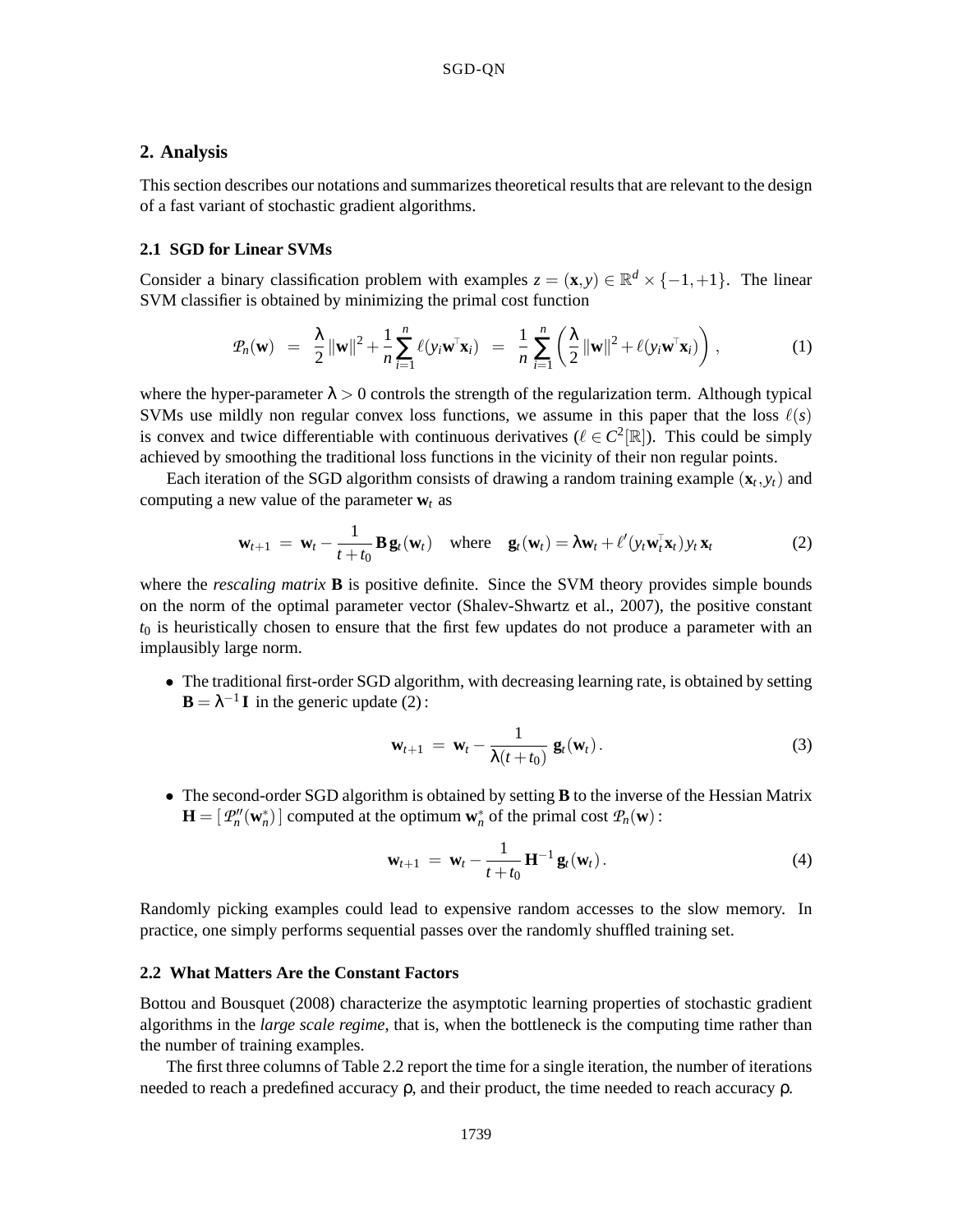| <b>Stochastic Gradient</b> | Cost of one | <b>Iterations</b>                                     | Time to reach                                             | Time to reach                                                              |
|----------------------------|-------------|-------------------------------------------------------|-----------------------------------------------------------|----------------------------------------------------------------------------|
| <b>Algorithm</b>           | iteration   | to reach $\rho$                                       | $accuracy \rho$                                           | $\mathcal{E} \leq c \left( \mathcal{E}_{\text{app}} + \varepsilon \right)$ |
| $1st$ Order SGD            | O(d)        | $\frac{v\kappa^2}{\rho}+o\left(\frac{1}{\rho}\right)$ | $O\left(\frac{d\mathsf{v}\mathsf{\kappa}^2}{\rho}\right)$ | $\left(\frac{d v \kappa^2}{\epsilon}\right)$                               |
| $2^{nd}$ Order SGD         | $O(d^2)$    | $\frac{\nu}{\rho} + o\left(\frac{1}{\rho}\right)$     | $\cup \left( \frac{d^2 \mathsf{v}}{\rho} \right)$         | $rac{d^2v}{\epsilon}$                                                      |

Table 1: Asymptotic results for stochastic gradient algorithms, reproduced from Bottou and Bousquet (2008). Compare the second last column (time to optimize) with the last column (time to reach the excess test error ε). *Legend*: *n* number of examples; *d* parameter dimension; *c* positive constant that appears in the generalization bounds; **K** condition number of the Hessian matrix **H**;  $v = \text{tr}(\text{GH}^{-1})$  with G the Fisher matrix (see Theorem 1 for more details). The implicit proportionality coefficients in notations  $O($ ) and  $o($ ) are of course independent of these quantities.

The excess test error *E* measures how much the test error is worse than the best possible error for this problem. Bottou and Bousquet (2008) decompose the test error as the sum of three terms  $\mathcal{E} = \mathcal{E}_{app} + \mathcal{E}_{est} + \mathcal{E}_{opt}$ . The *approximation error*  $\mathcal{E}_{app}$  measures how closely the chosen family of functions can approximate the optimal solution, the *estimation error E*est measures the effect of minimizing the empirical risk instead of the expected risk, the *optimization error E*opt measures the impact of the approximate optimization on the generalization performance.

The fourth column of Table 2.2 gives the time necessary to reduce the excess test error *E* below a target that depends on  $\epsilon > 0$ . This is the important metric because the test error is the measure that matters in machine learning.

Both the first-order and the second-order SGD require a time inversely proportional to  $\varepsilon$  to reach the target test error. Only the constants differ. The second-order algorithm is insensitive to the condition number κ of the Hessian matrix but suffers from a penalty proportional to the dimension *d* of the parameter vector. Therefore, algorithmic changes that exploit the second-order information in SGD algorithms are unlikely to yield superlinear speedups. We can at best improve the constant factors.

This property is not limited to SGD algorithms. To reach an excess error  $\varepsilon$ , the most favorable generalization bounds suggest that one needs a number of examples proportional to  $1/\epsilon$ . Therefore, the time complexity of any algorithm that processes a non vanishing fraction of these examples cannot scale better than  $1/\epsilon$ . In fact, Bottou and Bousquet (2008) obtain slightly worse scaling laws for typical non-stochastic gradient algorithms.

#### **2.3 Limited Storage Approximations of Second-Order SGD**

Since the second-order SGD algorithm is penalized by the high cost of performing the update (2) using a full rescaling matrix  $\mathbf{B} = \mathbf{H}^{-1}$ , it is tempting to consider matrices that admit a sparse representation and yet approximate the inverse Hessian well enough to reduce the negative impact of the condition number κ.

The following theorem describes how the convergence speed of the generic SGD algorithm (2) is related to the spectrum of matrix **HB**.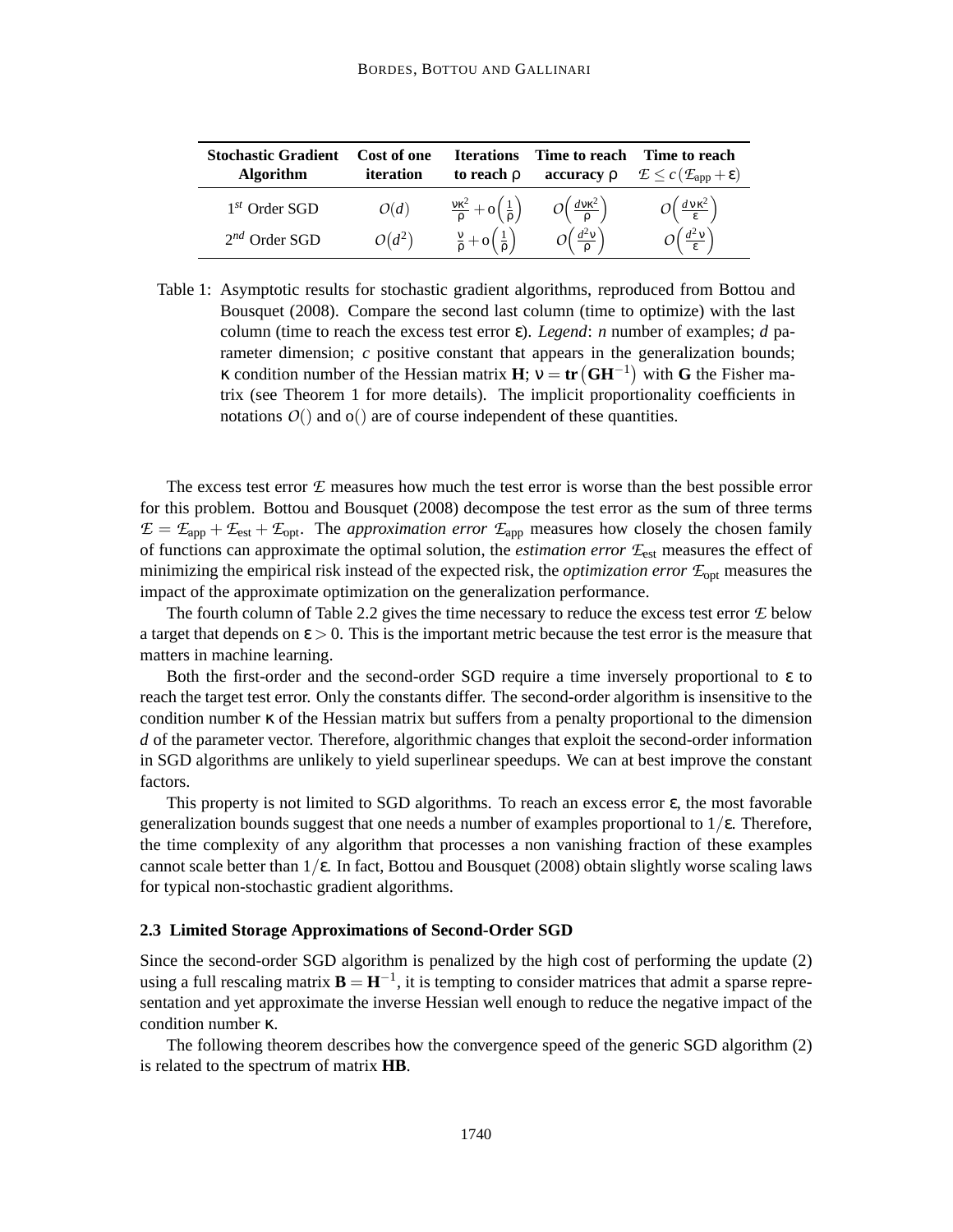### SGD-QN

**Theorem 1** *Let*  $\mathbb{E}_{\sigma}$  *denote the expectation with respect to the random selection of the examples*  $(\mathbf{x}_t, y_t)$  *drawn independently from the training set at each iteration. Let*  $\mathbf{w}_n^* = \arg\min_{\mathbf{w}} P_n(\mathbf{w})$  *be an optimum of the primal cost. Define the Hessian matrix*  $\mathbf{H} = \partial^2 \mathcal{P}_n(\mathbf{w}_n^*) / \partial \mathbf{w}^2$  *and the Fisher matrix*  $\mathbf{G} = \mathbf{G}_t = \mathbb{E}_{\mathbf{G}}\left[\mathbf{g}_t'(\mathbf{w}_n^*)\mathbf{g}_t'(\mathbf{w}_n^*)^\top\right]$ . If the eigenvalues of  $\mathbf{H}\mathbf{B}$  are in range  $\lambda_{\max} \geq \lambda_{\min} > 1/2$ , and if the *SGD algorithm* (2) *converges to* **w** ∗ *n , the following inequality holds:*

$$
\frac{\mathop{\bf tr}\nolimits\left({\bf H BGB}\right)}{2\lambda_{\max}-1}t^{-1}+o\left(t^{-1}\right)\leq \mathbb{E}_{\sigma}\left[\mathcal{P}_n(\mathbf{w}_t)-\mathcal{P}_n(\mathbf{w}_n^*)\right]\leq \frac{\mathop{\bf tr}\nolimits\left({\bf H BGB}\right)}{2\lambda_{\min}-1}t^{-1}+o\left(t^{-1}\right)\,.
$$

The proof of the theorem is provided in the appendix. Note that the theorem assumes that the generic SGD algorithm converges. Convergence in the first-order case holds under very mild assumptions (e.g., Bottou, 1998). Convergence in the generic SGD case holds because it reduces to the first-order case with a the change of variable  $\mathbf{w} \to \mathbf{B}^{-\frac{1}{2}}\mathbf{w}$ . Convergence also holds under slightly stronger assumptions when the rescaling matrix **B** changes over time (e.g., Driancourt, 1994).

The following two corollaries recover the maximal number of iterations listed in Table 2.2 with  $v = \text{tr}(\text{GH}^{-1})$  and  $\kappa = \lambda^{-1} ||\textbf{H}||$ . Corollary 2 gives a very precise equality for the second-order case because the lower bound and the upper bound of the theorem take identical values. Corollary 3 gives a much less refined bound in the first-order case.

**Corollary 2** Assume  $\mathbf{B} = \mathbf{H}^{-1}$  *as in the second-order SGD algorithm* (4)*. Under the assumptions of Theorem 1, we have*

$$
\mathbb{E}_{\sigma} [ \varPhi_n(\mathbf{w}_t) - \varPhi_n(\mathbf{w}_n^*) ] = \mathbf{tr} (\mathbf{G} \mathbf{H}^{-1}) t^{-1} + o(t^{-1}) = v t^{-1} + o(t^{-1}).
$$

**Corollary 3** Assume  $\mathbf{B} = \lambda^{-1} \mathbf{I}$  as in the first-order SGD algorithm (3). Under the assumptions of *Theorem 1, we have*

$$
\mathbb{E}_{\sigma} [ \varPhi_n(\mathbf{w}_t) - \varPhi_n(\mathbf{w}_n^*) ] \ \leq \ \lambda^{-2} \ \text{tr} \left( \mathbf{H}^2 \mathbf{G} \mathbf{H}^{-1} \right) \ t^{-1} + o \left( t^{-1} \right) \ \leq \ \kappa^2 \nu t^{-1} + o \left( t^{-1} \right) \, .
$$

An often rediscovered property of second order SGD provides an useful point of reference:

## **Theorem 4 (Fabian, 1973; Murata and Amari, 1999; Bottou and LeCun, 2005)**

Let  $\mathbf{w}^* = \arg \min \frac{\lambda}{2} \|\mathbf{w}\|^2 + \mathbb{E}_{\mathbf{x},y}\left[ \ell(\mathbf{y}\mathbf{w}^{\!\top}\!\mathbf{x}) \right]$ . Given a sample of n independent examples  $(\mathbf{x}_i, y_i)$ , define  $\mathbf{w}_n^* = \arg\min_{\mathbf{w}} \mathcal{P}_n(\mathbf{w})$  *and compute*  $\mathbf{w}_n$  *by applying the second-order SGD update* (4) *to each of the n* examples. If they converge, both  $n \mathbb{E} \left[ \|\mathbf{w}_n - \mathbf{w}^*\|^2 \right]$  and  $n \mathbb{E} \left[ \|\mathbf{w}_n^* - \mathbf{w}^*\|^2 \right]$  converge to a same *positive constant K when n increases.*

This result means that, asymptotically and on average, the parameter  $w_n$  obtained after one pass of second-order SGD is as close to the infinite training set solution **w**<sup>\*</sup> as the true optimum of the primal  $w_n^*$ . Therefore, when the training set is large enough, we can expect that a single pass of second-order SGD (*n* iterations of (4)) optimizes the primal accurately enough to replicate the test error of the actual SVM solution.

When we replace the full second-order rescaling matrix  $\mathbf{B} = \mathbf{H}^{-1}$  by a more computationally acceptable approximation, Theorem 1 indicates that we lose a constant factor *k* on the required number of iterations to reach that accuracy. In other words, we can expect to replicate the SVM test error after *k* passes over the randomly reshuffled training set.

On the other hand, a well chosen approximation of the rescaling matrix can save a large constant factor on the computation of the generic SGD update (2). The best training times are therefore obtained by carefully trading the quality of the approximation for sparse representations.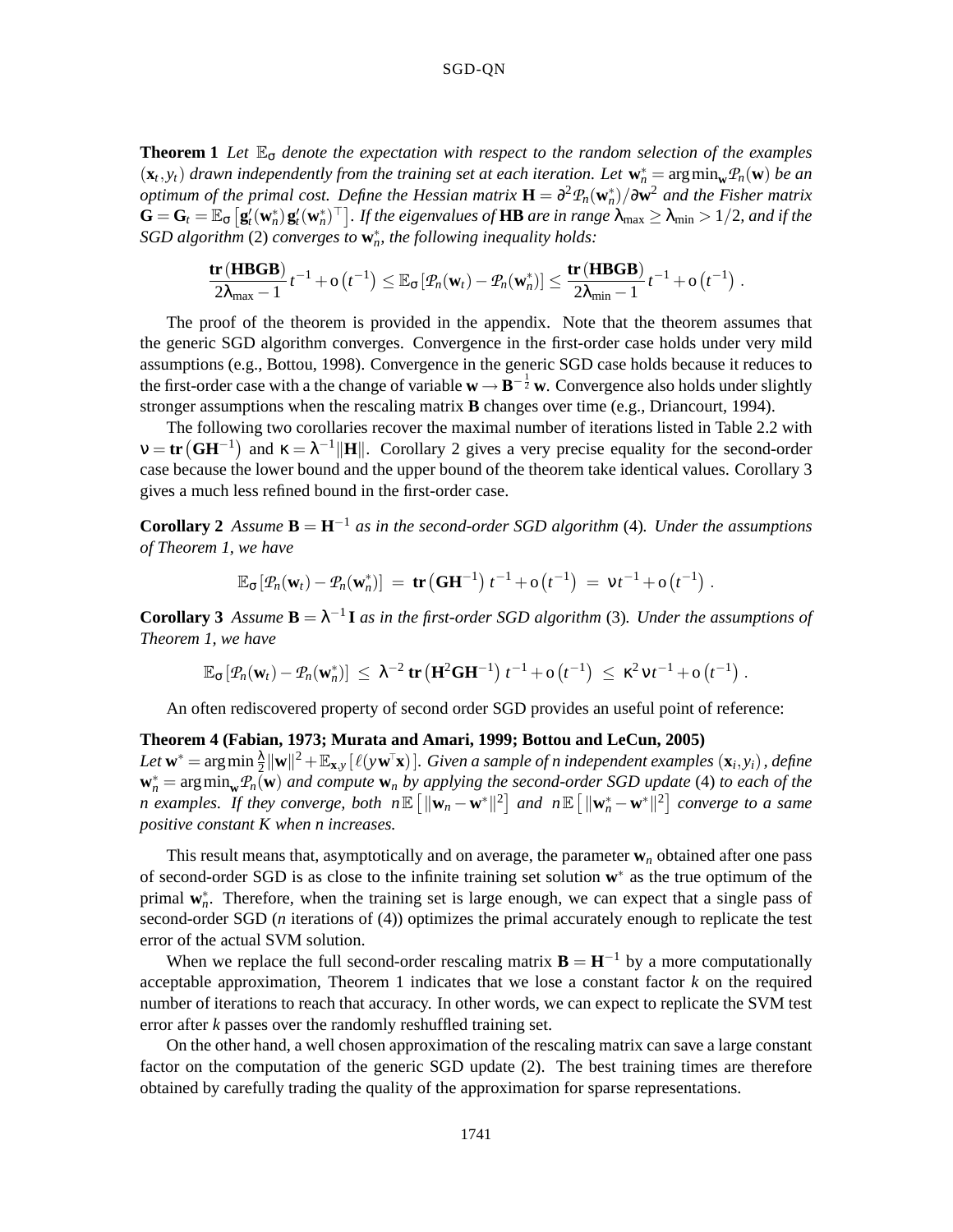|                     | Frequency | Loss                                           |
|---------------------|-----------|------------------------------------------------|
| Special example:    | n<br>skip | $\frac{\lambda \sin p}{2}   \mathbf{w}  ^2$    |
| Examples 1 to $n$ : |           | $\ell(y_i\mathbf{w}^{\mathsf{T}}\mathbf{x}_i)$ |

Table 2: The regularization term in the primal cost can be viewed as an additional training example with an arbitrarily chosen frequency and a specific loss function.

### **2.4 More Speedup Opportunities**

We have argued that carefully designed quasi-Newton techniques can save a constant factor on the training times. There are of course many other ways to save constant factors:

- *Exploiting the sparsity of the patterns* (see Section 3) can save a constant factor in the cost of each first-order iteration. The benefits are more limited in the second-order case, because the inverse Hessian matrix is usually not sparse.
- *Implementation details* (see Section 4) such as compiler technology or parallelization on a predetermined number of processors can also reduce the learning time by constant factors.

Such opportunities are often dismissed as engineering tricks. However they should be considered on an equal footing with quasi-Newton techniques. Constant factors matter regardless of their origin. The following two sections provide a detailed discussion of sparsity and implementation.

# **3. Scheduling Stochastic Updates to Exploit Sparsity**

First-order SGD iterations can be made substantially faster when the patterns  $\mathbf{x}_t$  are sparse. The first-order SGD update has the form

$$
\mathbf{w}_{t+1} = \mathbf{w}_t - \alpha_t \mathbf{w}_t - \beta_t \mathbf{x}_t, \qquad (5)
$$

where  $\alpha_t$  and  $\beta_t$  are scalar coefficients. Subtracting  $\beta_t \mathbf{x}_t$  from the parameter vector involves solely the nonzero coefficients of the pattern  $\mathbf{x}_t$ . On the other hand, subtracting  $\alpha_t \mathbf{w}_t$  involves all *d* coefficients. A naive implementation of (5) would therefore spend most of the time processing this first term. Shalev-Shwartz et al. (2007) circumvent this problem by representing the parameter  $w_t$  as the product  $s_t$ **v**<sub>t</sub> of a scalar and a vector. The update (5) can then be computed as  $s_{t+1} = (1 - \alpha_t)s_t$  and  $\mathbf{v}_{t+1} = \mathbf{v}_t - \beta \mathbf{x}_t / s_{t+1}$  in time proportional to the number of nonzero coefficients in  $\mathbf{x}_t$ .

Although this simple approach works well for the first order SGD algorithm, it does not extend nicely to quasi-Newton SGD algorithms. A more general method consists of treating the regularization term in the primal cost (1) as an additional training example occurring with an arbitrarily chosen frequency with a specific loss function.

Consider examples with the frequencies and losses listed in Table 2 and write the average loss:

$$
\frac{1}{\frac{n}{\text{skip}}+n}\left[\frac{n}{\text{skip}}\left(\frac{\lambda \text{skip}}{2}\|\mathbf{w}\|^2\right)+\sum_{i=1}^n \ell(y_i\mathbf{w}^\top \mathbf{x}_i)\right]=\frac{\text{skip}}{1+\text{skip}}\left[\frac{\lambda}{2}\|\mathbf{w}\|^2+\frac{1}{n}\sum_{i=1}^n \ell(y_i\mathbf{w}^\top \mathbf{x}_i)\right].
$$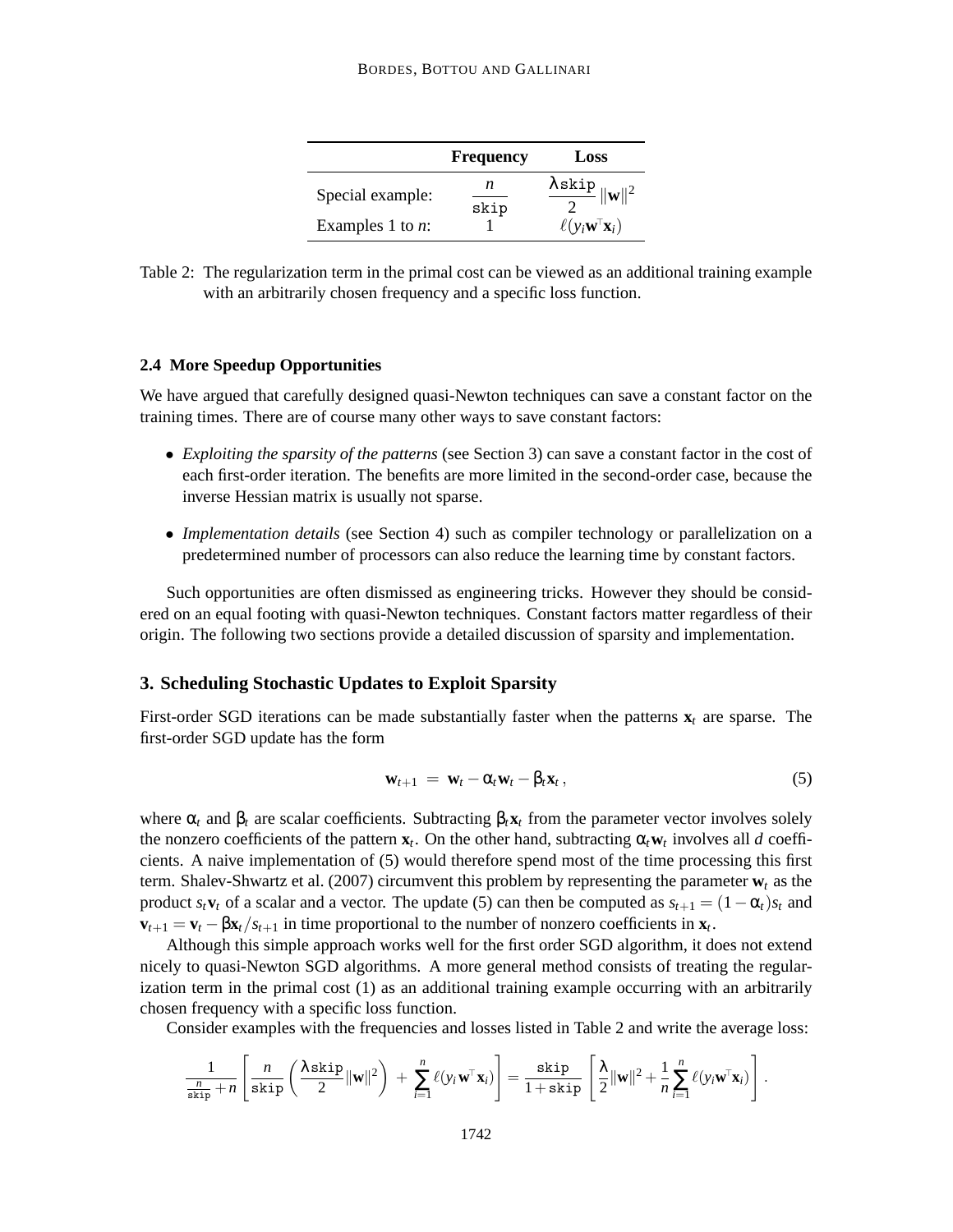| SGD                                                                                                                                                                                                                                                                                                                                                                         | SVMSGD <sub>2</sub>                                                                                                                                                                                                                                                                                                                                                                                                                                                                    |  |  |
|-----------------------------------------------------------------------------------------------------------------------------------------------------------------------------------------------------------------------------------------------------------------------------------------------------------------------------------------------------------------------------|----------------------------------------------------------------------------------------------------------------------------------------------------------------------------------------------------------------------------------------------------------------------------------------------------------------------------------------------------------------------------------------------------------------------------------------------------------------------------------------|--|--|
| <b>Require:</b> $\lambda$ , <b>w</b> <sub>0</sub> , <i>t</i> <sub>0</sub> , <i>T</i><br>1: $t = 0$<br>2: while $t \leq T$ do<br>3: $\mathbf{w}_{t+1} = \mathbf{w}_t - \frac{1}{\lambda(t+t_0)} (\lambda \mathbf{w}_t + \ell'(y_t \mathbf{w}_t^{\top} \mathbf{x}_t) y_t \mathbf{x}_t)$<br>4:<br>5:<br>6:<br>7:<br>8:<br>9:<br>$t=t+1$<br>$10:$ end while<br>11: return $w_T$ | <b>Require:</b> $\lambda$ , $w_0$ , $t_0$ , $T$ , skip<br>1: $t = 0$ , count = skip<br>2: while $t \leq T$ do<br>3: $\mathbf{w}_{t+1} = \mathbf{w}_t - \frac{1}{\lambda(t+t_0)} \ell'(y_t \mathbf{w}_t^{\top} \mathbf{x}_t) y_t \mathbf{x}_t$<br>4: $count = count - 1$<br>5: if count $\leq 0$ then<br>6: $\mathbf{w}_{t+1} = \mathbf{w}_{t+1} - \frac{\text{skip}}{t+t_0} \mathbf{w}_{t+1}$<br>7: $count = skip$<br>8: end if<br>9: $t = t + 1$<br>10: end while<br>11: return $w_T$ |  |  |
|                                                                                                                                                                                                                                                                                                                                                                             |                                                                                                                                                                                                                                                                                                                                                                                                                                                                                        |  |  |

Figure 1: Detailed pseudo-codes of the SGD and SVMSGD2 algorithms.

Minimizing this loss is of course equivalent to minimizing the primal cost (1) with its regularization term. Applying the SGD algorithm to the examples defined in Table 2 separates the regularization updates, which involve the special example, from the pattern updates, which involve the real examples. The parameter skip regulates the relative frequencies of these updates. The SVMSGD2 algorithm (Bottou, 2007) measures the average pattern sparsity and picks a frequency that ensures that the amortized cost of the regularization update is proportional to the number of nonzero coefficients. Figure 1 compares the pseudo-codes of the naive first-order SGD and of the first-order SVMSGD2. Both algorithms handle the real examples at each iteration (line 3) but SVMSGD2 only performs a regularization update every skip iterations (line 6).

Assume *s* is the average proportion of nonzero coefficients in the patterns  $\mathbf{x}_i$  and set skip to  $c/s$  where *c* is a predefined constant (we use  $c = 16$  in our experiments). Each pattern update (line 3) requires *sd* operations. Each regularization update (line 6) requires *d* operations but occurs *s*/*c* times less often. The average cost per iteration is therefore proportional to  $O(sd)$  instead of  $O(d)$ .

### **4. Implementation**

In the optimization literature, a superior algorithm implemented with a slow scripting language usually beats careful implementations of inferior algorithms. This is because the superior algorithm minimizes the training error with a higher order convergence.

This is no longer true in the case of large scale machine learning because we care about the test error instead of the training error. As explained above, algorithm improvements do not improve the order of the test error convergence. They can simply improve constant factors and therefore *compete evenly with implementation improvements*. Time spent refining the implementation is time well spent.

• There are lots of methods for representing sparse vectors with sharply different computing requirement for sequential and random access. Our C++ implementation always uses a full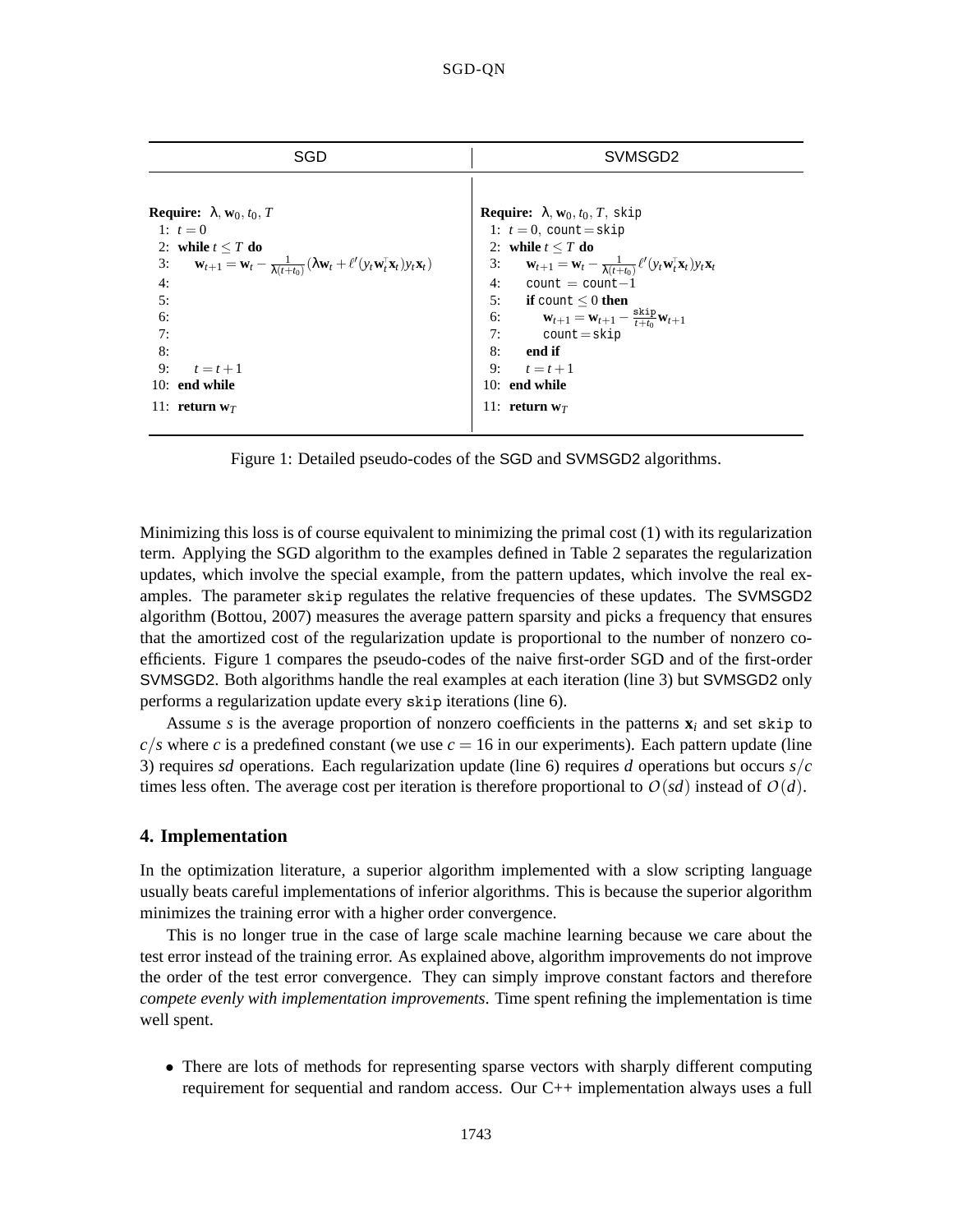|                                                            | Full           | <b>Sparse</b>  |
|------------------------------------------------------------|----------------|----------------|
| Random access to a single coefficient:                     | $\Theta(1)$    | $\Theta(s)$    |
| In-place addition into a full vector of dimension $d'$ :   | $\Theta(d)$    | $\Theta(s)$    |
| In-place addition into a sparse vector with $s'$ nonzeros: | $\Theta(d+s')$ | $\Theta(s+s')$ |

Table 3: Costs of various operations on a vector of dimension *d* with *s* nonzero coefficients.

vector for representing the parameter **w**, but handles the patterns **x** using either a full vector representation or a sparse representation as an ordered list of index/value pairs.

Each calculation can be achieved directly on the sparse representation or after a conversion to the full representation (see Table 3). Inappropriate choices have outrageous costs. For example, on a dense data set with 500 attributes, using sparse vectors increases the training time by 50%; on the sparse RCV1 data set (see Table 4), using a sparse vector to represent the parameter **w** increases the training time by more than 900%.

• Modern processors often sport specialized instructions to handle vectors and multiple cores. Linear algebra libraries, such as BLAS, may or may not use them in ways that suit our purposes. Compilation flags have nontrivial impacts on the learning times.

Such implementation improvements are often (but not always) orthogonal to the algorithmic improvements described above. The main issue consists of deciding how much development resources are allocated to implementation and to algorithm design. This trade-off depends on the available competencies.

## **5. SGD-QN: A Careful Diagonal Quasi-Newton SGD**

As explained in Section 2, designing an efficient quasi-Newton SGD algorithm involves a careful trade-off between the sparsity of the scaling matrix representation **B** and the quality of its approximation of the inverse Hessian **H**−<sup>1</sup> . The two obvious choices are diagonal approximations (Becker and Le Cun, 1989) and low rank approximations (Schraudolph et al., 2007).

#### **5.1 Diagonal Rescaling Matrices**

Among numerous practical suggestions for running SGD algorithm in multilayer neural networks, Le Cun et al. (1998) emphatically recommend to rescale each input space feature in order to improve the condition number  $\kappa$  of the Hessian matrix. In the case of a linear model, such preconditioning is similar to using a constant diagonal scaling matrix.

Rescaling the input space defines transformed patterns  $\mathbf{X}_t$  such that  $[\mathbf{X}_t]_i = b_i [\mathbf{x}_t]_i$  where the notation  $[\mathbf{v}]_i$  represents the *i*-th coefficient of vector **v**. This transformation does not change the classification if the parameter vectors are modified as  $[\mathbf{W}_t]_i = [\mathbf{w}_t]_i / b_i$ . The first-order SGD update on these modified variable is then

$$
\forall i = 1...d \qquad [\mathbf{W}_{t+1}]_i = [\mathbf{W}_t]_i - \eta_t (\lambda[\mathbf{W}_t]_i + \ell'(y_t \mathbf{W}_t^{\mathsf{T}} \mathbf{X}_t) y_t [\mathbf{X}_t]_i, \n= [\mathbf{W}_t]_i - \eta_t (\lambda[\mathbf{W}_t]_i + \ell'(y_t \mathbf{w}_t^{\mathsf{T}} \mathbf{x}_t) y_t b_i [\mathbf{x}_t]_i).
$$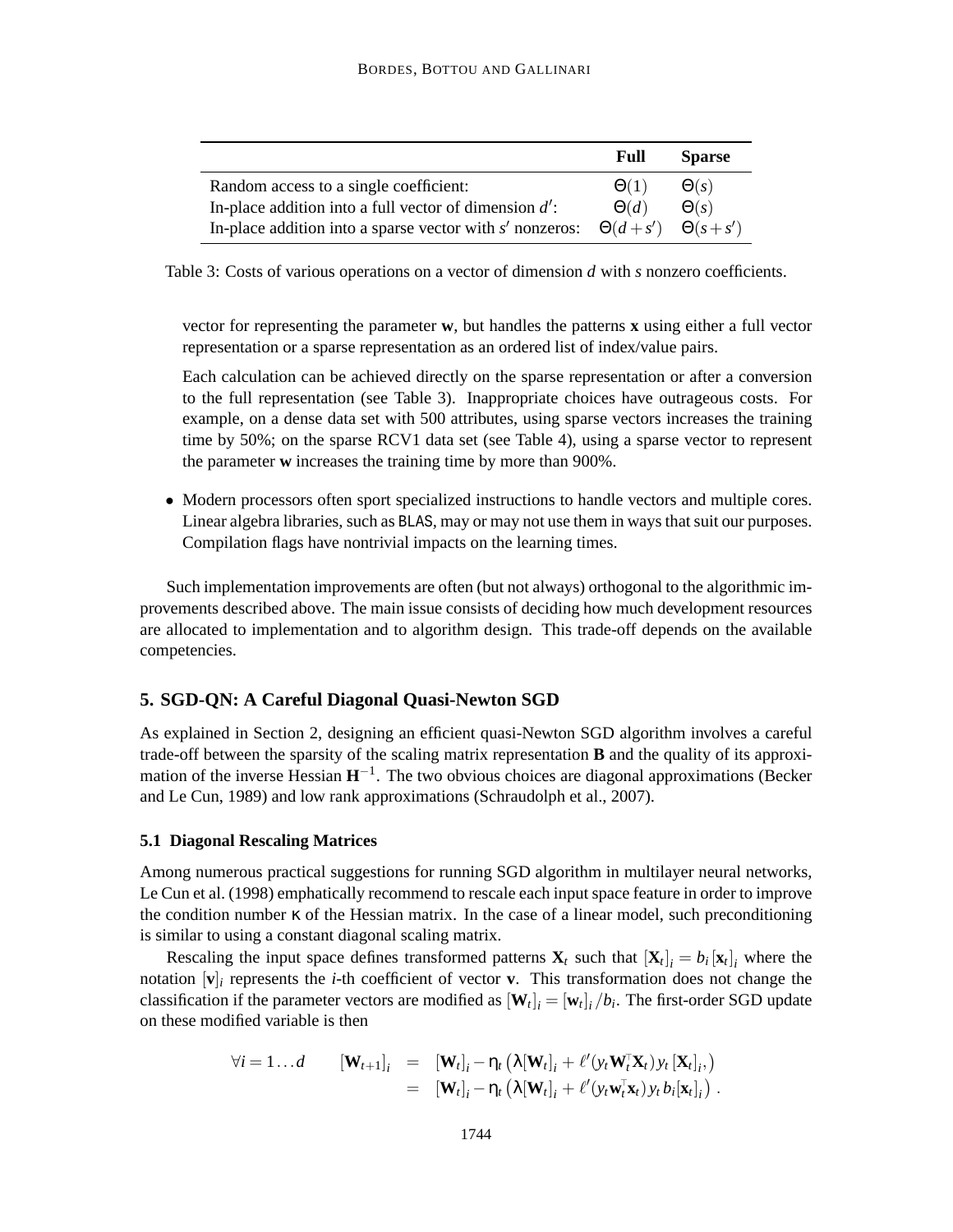Multiplying by  $b_i$  shows how the original parameter vector  $\mathbf{w}_t$  is affected:

$$
\forall i=1...d \qquad [\mathbf{w}_{t+1}]_i = [\mathbf{w}_t]_i - \eta_t \left( \lambda[\mathbf{w}_t]_i + \ell'(\mathbf{y}_t \mathbf{w}_t^{\mathsf{T}} \mathbf{x}_t) \mathbf{y}_t b_i^2 [\mathbf{x}_t]_i \right).
$$

We observe that rescaling the input is equivalent to multiplying the gradient by a fixed diagonal matrix **B** whose elements are the squares of the coefficients  $b_i$ .

Ideally we would like to make the product **BH** spectrally close the identity matrix. Unfortunately we do not know the value of the Hessian matrix **H** at the optimum  $w_n^*$ . Instead we could consider the current value of the Hessian  $\mathbf{H}_{\mathbf{w}_t} = \mathcal{P}''(\mathbf{w}_t)$  and compute the diagonal rescaling matrix **B** that makes  $\mathbf{BH}_{w_t}$  closest to the identity. This computation could be very costly because it involves the full Hessian matrix. Becker and Le Cun (1989) approximate the optimal diagonal rescaling matrix by inverting the diagonal coefficients of the Hessian. The method relies on the analytical derivation of these diagonal coefficients for multilayer neural networks. This derivation does not extend to arbitrary models. It certainly does not work in the case of traditional SVMs because the hinge loss has zero curvature almost everywhere.

### **5.2 Low Rank Rescaling Matrices**

The popular LBFGS optimization algorithm (Nocedal, 1980) maintains a low rank approximation of the inverse Hessian by storing the *k* most recent rank-one BFGS updates instead of the full inverse Hessian matrix. When the successive full gradients  $\mathcal{P}'_n(\mathbf{w}_{t-1})$  and  $\mathcal{P}'_n(\mathbf{w}_t)$  are available, standard rank one updates can be used to directly estimate the inverse Hessian matrix **H**−<sup>1</sup> . Using this method with stochastic gradient is tricky because the full gradients  $P'_n(\mathbf{w}_{t-1})$  and  $P'_n(\mathbf{w}_t)$  are not readily available. Instead we only have access to the stochastic estimates  $\mathbf{g}_{t-1}(\mathbf{w}_{t-1})$  and  $\mathbf{g}_t(\mathbf{w}_t)$ which are too noisy to compute good rescaling matrices.

The oLBFGS algorithm (Schraudolph et al., 2007) compares instead the derivatives  $\mathbf{g}_{t-1}(\mathbf{w}_{t-1})$ and  $\mathbf{g}_{t-1}(\mathbf{w}_t)$  for the same example  $(\mathbf{x}_{t-1}, y_{t-1})$ . This reduces the noise to an acceptable level at the expense of the computation of the additional gradient vector  $\mathbf{g}_{t-1}(\mathbf{w}_t)$ .

Compared to the first-order SGD, each iteration of the oLBFGS algorithm computes the additional quantity **g***t*−1(**w***t*) and updates the list of *k* rank one updates. The most expensive part however remains the multiplication of the gradient  $\mathbf{g}_t(\mathbf{w}_t)$  by the low-rank estimate of the inverse Hessian. With  $k = 10$ , each iteration of our oLBFGS implementation runs empirically 11 times slower than a first-order SGD iteration.

#### **5.3 SGD-QN**

The SGD-QN algorithm estimates a *diagonal rescaling matrix* using a technique inspired by oLBFGS. For any pair of parameters  $w_{t-1}$  and  $w_t$ , a Taylor series of the gradient of the primal cost  $\hat{P}$  provides the secant equation:

$$
\mathbf{w}_t - \mathbf{w}_{t-1} \approx \mathbf{H}_{\mathbf{w}_t}^{-1} \left( \mathcal{P}_n'(\mathbf{w}_t) - \mathcal{P}_n'(\mathbf{w}_{t-1}) \right). \tag{6}
$$

.

We would then like to replace the inverse Hessian matrix  $\mathbf{H}_{w_t}^{-1}$  by a diagonal estimate **B** 

$$
\mathbf{w}_t - \mathbf{w}_{t-1} \approx \mathbf{B} \left( \mathcal{P}'_n(\mathbf{w}_t) - \mathcal{P}'_n(\mathbf{w}_{t-1}) \right).
$$

Since we are designing a stochastic algorithm, we do not have access to the full gradient  $P'_n$ . Following oLBFGS, we replace them by the local gradients  $\mathbf{g}_{t-1}(\mathbf{w}_t)$  and  $\mathbf{g}_{t-1}(\mathbf{w}_{t-1})$  and obtain

$$
\mathbf{w}_t - \mathbf{w}_{t-1} \approx \mathbf{B} \left( \mathbf{g}_{t-1}(\mathbf{w}_t) - \mathbf{g}_{t-1}(\mathbf{w}_{t-1}) \right)
$$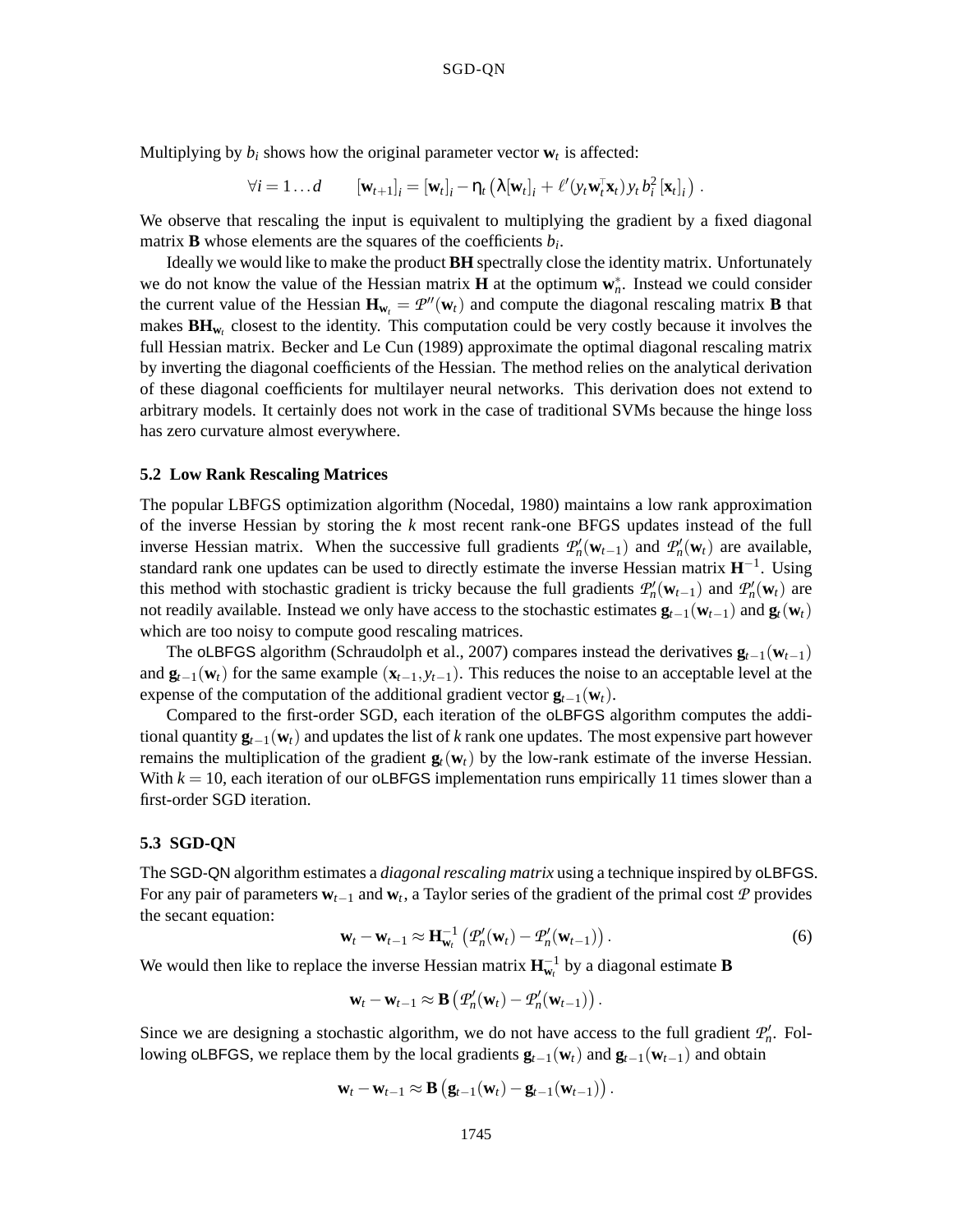Since we chose to use a diagonal rescaling matrix **B**, we can write the term-by-term equality

$$
\left[\mathbf{w}_t - \mathbf{w}_{t-1}\right]_i \approx \mathbf{B}_{ii} \left[\mathbf{g}_{t-1}(\mathbf{w}_t) - \mathbf{g}_{t-1}(\mathbf{w}_{t-1})\right]_i,
$$

where the notation  $[\mathbf{v}]_i$  still represents the *i*-th coefficient of vector **v**. This leads to computing  $\mathbf{B}_{ii}$ as the average of the ratio  $[\mathbf{w}_t - \mathbf{w}_{t-1}]_i / [\mathbf{g}_{t-1}(\mathbf{w}_t) - \mathbf{g}_{t-1}(\mathbf{w}_{t-1})]_i$ . An online estimation is easily achieved during the course of learning by performing a leaky average of these ratios,

$$
\mathbf{B}_{ii} \leftarrow \mathbf{B}_{ii} + \frac{2}{r} \left( \frac{[\mathbf{w}_t - \mathbf{w}_{t-1}]_i}{[\mathbf{g}_{t-1}(\mathbf{w}_t) - \mathbf{g}_{t-1}(\mathbf{w}_{t-1})]_i} - \mathbf{B}_{ii} \right) \qquad \forall i = 1...d,
$$

and where the integer *r* is incremented whenever we update the matrix **B**.

The weights of the scaling matrix **B** are initialized to  $\lambda^{-1}$  because this corresponds to the exact setup of first-order SGD. Since the curvature of the primal cost (1) is always larger than  $\lambda$ , the ratio  $[\mathbf{g}_{t-1}(\mathbf{w}_t) - \mathbf{g}_{t-1}(\mathbf{w}_{t-1})]_i/[\mathbf{w}_t - \mathbf{w}_{t-1}]_i$  is always larger than  $\lambda$ . Therefore the coefficients  $\mathbf{B}_{ii}$  never exceed their initial value  $\lambda^{-1}$ . Basically these scaling factors slow down the convergence along some axes. The speedup does not occur because we follow the trajectory faster, but because we follow a better trajectory.

Performing the weight update (2) with a diagonal rescaling matrix **B** consists in performing term-by-term operations with a time complexity that is marginally greater than the complexity of the first-order SGD (3) update. The computation of the additional gradient vector  $\mathbf{g}_{t-1}(\mathbf{w}_t)$  and the reestimation of all the coefficients  $\mathbf{B}_{ii}$  essentially triples the computing time of a first-order SGD iteration with non-sparse inputs (3), and is considerably slower than a first-order SGD iteration with sparse inputs implemented as discussed in Section 3.

Fortunately this higher computational cost per iteration can be nearly avoided by scheduling the reestimation of the rescaling matrix with the same frequency as the regularization updates. Section 5.1 has shown that a diagonal rescaling matrix does little more than rescaling the input variables. Since a fixed diagonal rescaling matrix already works quite well, there is little need to update its coefficients very often.

Figure 2 compares the SVMSGD2 and SGD-QN algorithms. Whenever SVMSGD2 performs a regularization update, we set the flag updateB to schedule a reestimation of the rescaling coefficients during the next iteration. This is appropriate because both operations have comparable computing times. Therefore the rescaling matrix reestimation schedule can be regulated with the same skip parameter as the regularization updates. In practice, we observe that each SGD-QN iteration demands less than twice the time of a first-order SGD iteration.

Because SGD-QN reestimates the rescaling matrix after a pattern update, special care must be taken when the ratio  $[\mathbf{w}_t - \mathbf{w}_{t-1}]_i/[\mathbf{g}_{t-1}(\mathbf{w}_t) - \mathbf{g}_{t-1}(\mathbf{w}_{t-1})]_i$  has the form 0/0 because the corresponding input coefficient  $[\mathbf{x}_{t-1}]$  is zero. Since the secant Equation (6) is valid for any two values of the parameter vector, one can compute the ratios with parameter vectors  $w_{t-1}$  and  $w_t + \varepsilon$  and derive the correct value by continuity when  $\varepsilon \to 0$ . When  $[\mathbf{x}_{t-1}]_i = 0$ , we can write

$$
\frac{\left[(\mathbf{w}_{t}+\mathbf{E})-\mathbf{w}_{t-1}\right]_{i}}{\left[\mathbf{g}_{t-1}(\mathbf{w}_{t}+\mathbf{E})-\mathbf{g}_{t-1}(\mathbf{w}_{t-1})\right]_{i}} = \frac{\left[(\mathbf{w}_{t}+\mathbf{E})-\mathbf{w}_{t-1}\right]_{i}}{\lambda\left[(\mathbf{w}_{t}+\mathbf{E})-\mathbf{w}_{t-1}\right]_{i}+\left(\ell'(y_{t-1}(\mathbf{w}_{t}+\mathbf{E})^{\top}\mathbf{x}_{t-1})-\ell'(y_{t-1}\mathbf{w}_{t-1}^{\top}\mathbf{x}_{t-1})\right)y_{t-1}\left[\mathbf{x}_{t-1}\right]_{i}}\right)}{\left(\lambda+\frac{\left(\ell'(y_{t-1}(\mathbf{w}_{t}+\mathbf{E})^{\top}\mathbf{x}_{t-1})-\ell'(y_{t-1}\mathbf{w}_{t-1}^{\top}\mathbf{x}_{t-1})\right)y_{t-1}\left[\mathbf{x}_{t-1}\right]_{i}}{\left[(\mathbf{w}_{t}+\mathbf{E})-\mathbf{w}_{t-1}\right]_{i}}\right)^{-1}}\right)}
$$
\n
$$
= \left(\lambda+\frac{0}{\left[\mathbf{E}\right]_{i}}\right)^{-1} \xrightarrow{\mathbf{E}\rightarrow0} \lambda^{-1}.
$$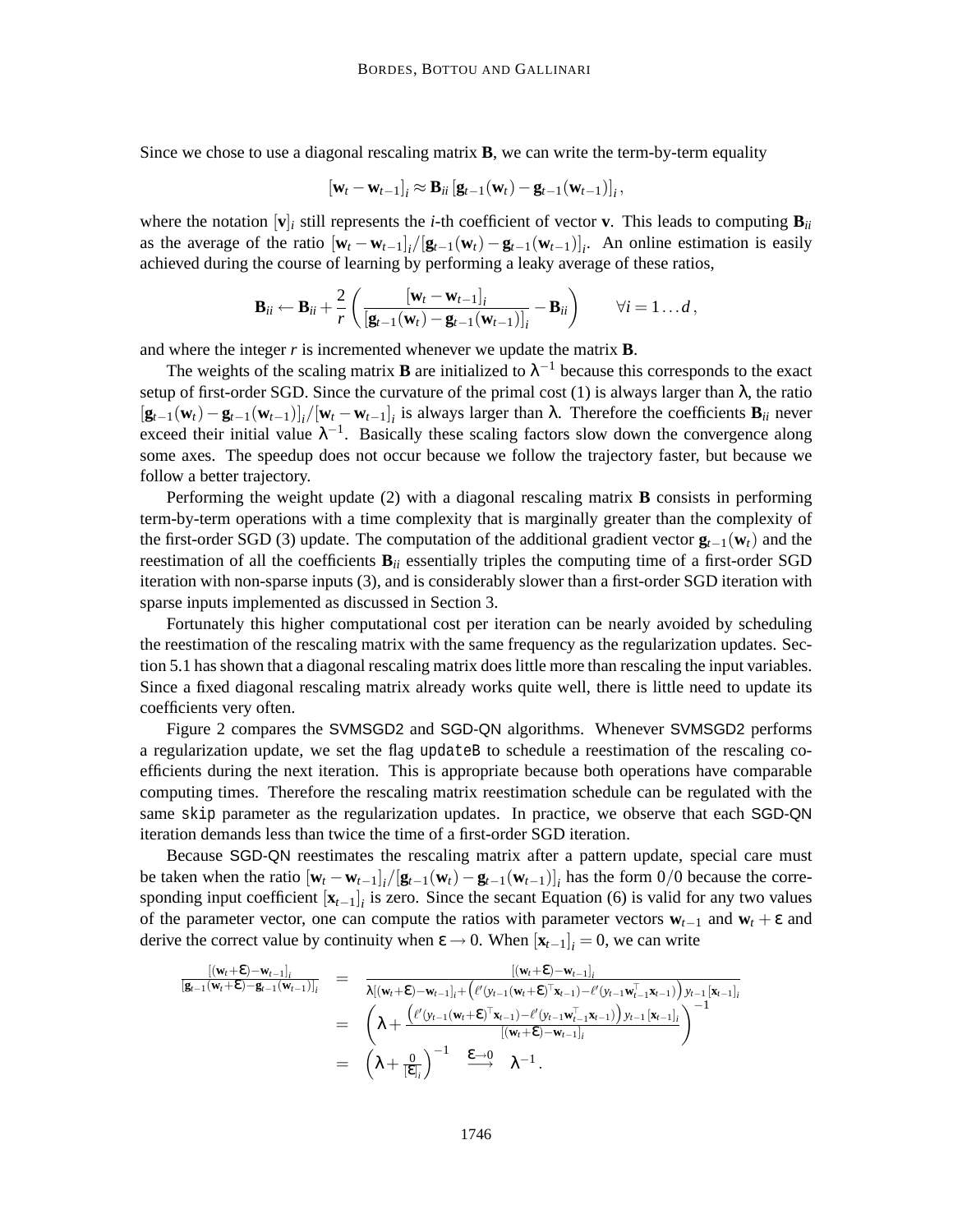| SVMSGD <sub>2</sub>                                                                                                                                                                                                                                                                                                                                                                                                                                                                                                                                         | SGD-QN                                                                                                                                                                                                                                                                                                                                                                                                                                                                                                                                                                                                                                                                                                                                                                                                                                                                                                                                                                                                                                      |
|-------------------------------------------------------------------------------------------------------------------------------------------------------------------------------------------------------------------------------------------------------------------------------------------------------------------------------------------------------------------------------------------------------------------------------------------------------------------------------------------------------------------------------------------------------------|---------------------------------------------------------------------------------------------------------------------------------------------------------------------------------------------------------------------------------------------------------------------------------------------------------------------------------------------------------------------------------------------------------------------------------------------------------------------------------------------------------------------------------------------------------------------------------------------------------------------------------------------------------------------------------------------------------------------------------------------------------------------------------------------------------------------------------------------------------------------------------------------------------------------------------------------------------------------------------------------------------------------------------------------|
| <b>Require:</b> $\lambda$ , $w_0$ , $t_0$ , $T$ , skip<br>1: $t = 0$ , count = skip<br>2:<br>3: while $t \leq T$ do<br>$\mathbf{w}_{t+1} = \mathbf{w}_t - \frac{1}{\lambda(t+t_0)} \ell'(y_t \mathbf{w}_t^{\mathsf{T}} \mathbf{x}_t) y_t \mathbf{x}_t$<br>4:<br>5:<br>6:<br>7:<br>8:<br>9:<br>10:<br>11:<br>$count = count - 1$<br>12:<br>if count $\leq 0$ then<br>$\mathbf{w}_{t+1} = \mathbf{w}_{t+1} - \text{skip}(t+t_0)^{-1}\mathbf{w}_{t+1}$<br>13:<br>14:<br>$count = skip$<br>15:<br>end if<br>16:<br>$t=t+1$<br>17: end while<br>18: return $w_T$ | <b>Require:</b> $\lambda$ , $w_0$ , $t_0$ , $T$ , skip<br>1: $t = 0$ , count = skip,<br>2: $\mathbf{B} = \lambda^{-1} \mathbf{I}$ ; update B = false; $r = 2$<br>3: while $t \leq T$ do<br>4: $\mathbf{w}_{t+1} = \mathbf{w}_t - (t + t_0)^{-1} \ell'(y_t \mathbf{w}_t^T \mathbf{x}_t) y_t \mathbf{B} \mathbf{x}_t$<br>5: if updateB = true then<br>6: $\mathbf{p}_t = \mathbf{g}_t(\mathbf{w}_{t+1}) - \mathbf{g}_t(\mathbf{w}_t)$<br>7: $\forall i, \mathbf{B}_{ii} = \mathbf{B}_{ii} + \frac{2}{r} \left( [\mathbf{w}_{t+1} - \mathbf{w}_t]_i [\mathbf{p}_t]_i^{-1} - \mathbf{B}_{ii} \right)$<br>$\forall i$ , $\mathbf{B}_{ii} = \max(\mathbf{B}_{ii}, 10^{-2}\lambda^{-1})$<br>8:<br>9:<br>$r = r + 1$ ; updateB=false<br>10:<br>end if<br>11:<br>$count = count - 1$<br>12:<br>if count $\leq 0$ then<br>$\mathbf{w}_{t+1} = \mathbf{w}_{t+1} - \text{skip}(t+t_0)^{-1} \lambda \mathbf{B} \mathbf{w}_{t+1}$<br>13:<br>14:<br>$count = skip; updateB = true$<br>end if<br>15:<br>16:<br>$t=t+1$<br>17: end while<br>18: return $w_T$ |
|                                                                                                                                                                                                                                                                                                                                                                                                                                                                                                                                                             |                                                                                                                                                                                                                                                                                                                                                                                                                                                                                                                                                                                                                                                                                                                                                                                                                                                                                                                                                                                                                                             |

Figure 2: Detailed pseudo-codes of the SVMSGD2 and SGD-QN algorithms.

|              | Data Set   Train. Ex. Test. Ex. Features $s$   $\lambda$ $t_0$ $skip$ |        |                                                                                                                                  |  |  |
|--------------|-----------------------------------------------------------------------|--------|----------------------------------------------------------------------------------------------------------------------------------|--|--|
|              | ALPHA   100,000                                                       | 50,000 | 500 1 $10^{-5}$ 10 <sup>6</sup> 16<br>500 1 $10^{-4}$ 10 <sup>4</sup> 16<br>47,152 0.0016 10 <sup>-4</sup> 10 <sup>5</sup> 9,965 |  |  |
| <b>DELTA</b> | 100,000                                                               | 50,000 |                                                                                                                                  |  |  |
|              | RCV1 781,265                                                          | 23,149 |                                                                                                                                  |  |  |

Table 4: Data sets and parameters used for experiments.

# **6. Experiments**

We demonstrate the good scaling properties of SGD-QN in two ways: we present a detailed comparison with other stochastic gradient methods, and we summarize the results obtained on the PASCAL Large Scale Challenge.

Table 4 describes the three binary classification tasks we used for comparative experiments. The Alpha and Delta tasks were defined for the PASCAL Large Scale Challenge (Sonnenburg et al., 2008). We train with the first 100,000 examples and test with the last 50,000 examples of the official training sets because the official testing sets are not available. Alpha and Delta are dense data sets with relatively severe conditioning problems. The third task is the classification of RCV1 documents belonging to class CCAT (Lewis et al., 2004). This task has become a standard benchmark for linear SVMs on sparse data. Despite its larger size, the RCV1 task is much easier than the Alpha and Delta tasks. All methods discussed in this paper perform well on RCV1.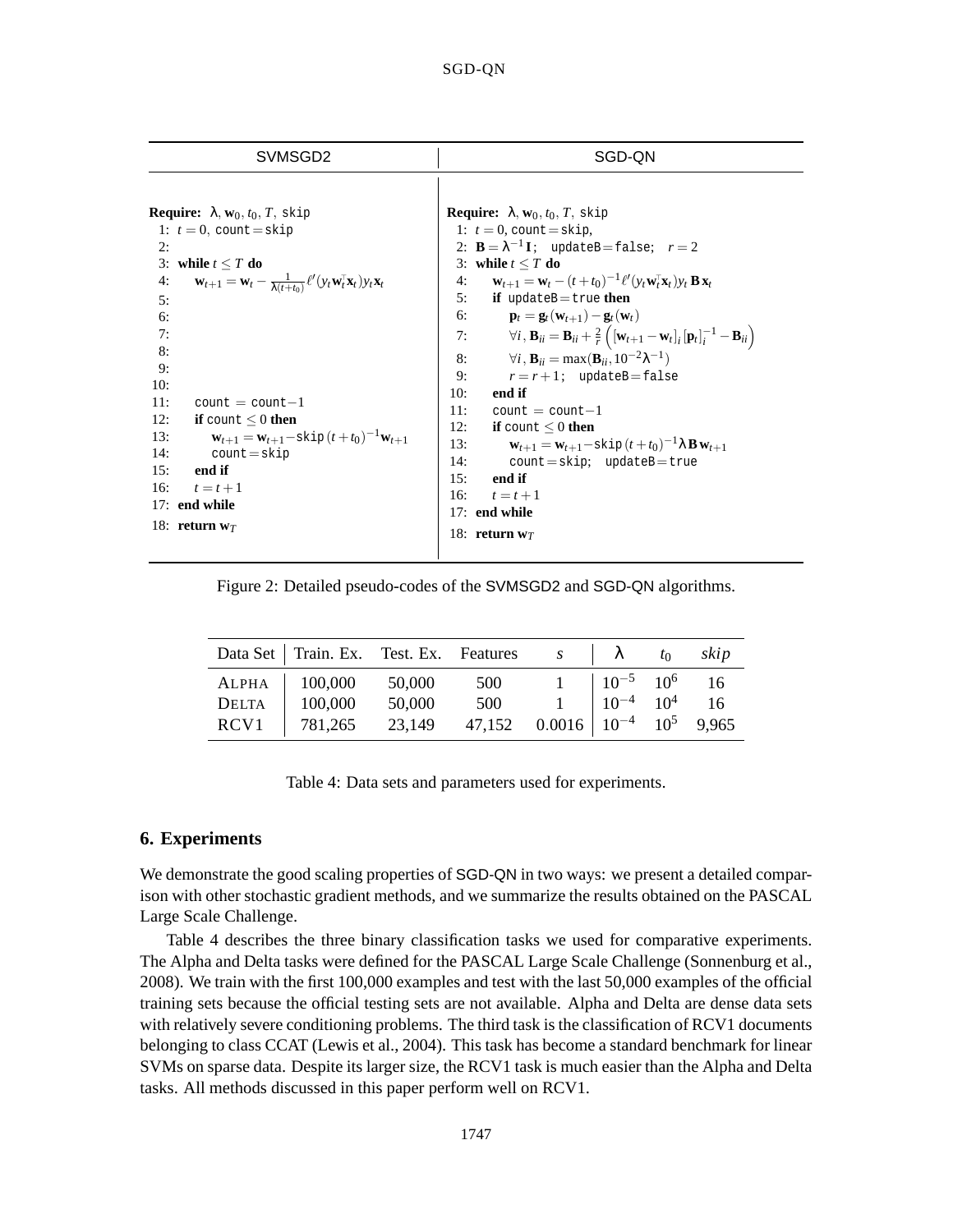|                     | AI.PHA | RCV <sub>1</sub> |
|---------------------|--------|------------------|
| SGD                 | 0.13   | 36.8             |
| SVMSGD <sub>2</sub> | 0.10   | 0.20             |
| SGD-ON              | 0.21   | 0.37             |

Table 5: Time (sec.) for performing one pass over the training set.

The experiments reported in Section 6.4 use the hinge loss  $\ell(s) = \max(0, 1-s)$ . All other experiments use the squared hinge loss  $\ell(s) = \frac{1}{2}(\max(0, 1-s))^2$ . In practice, there is no need to make the losses twice differentiable by smoothing their behavior near  $s = 0$ . Unlike most batch optimizer, stochastic algorithms do not not aim directly for nondifferentiable points, but randomly hop around them. The stochastic noise implicitly smoothes the loss.

The SGD, SVMSGD2, oLBFGS, and SGD-QN algorithms were implemented using the same  $C++$  code base.<sup>3</sup> All experiments are carried out in single precision. We did not experience numerical accuracy issues, probably because of the influence of the regularization term. Our implementation of oLBFGS maintains a rank 10 rescaling matrix. Setting the oLBFGS gain schedule is rather delicate. We obtained fairly good results by replicating the gain schedule of the VieCRF package.<sup>4</sup> We also propose a comparison with the online dual linear SVM solver (Hsieh et al., 2008) implemented in the LibLinear package.<sup>5</sup> We did not reimplement this algorithm because the LibLinear implementation has proved as simple and as efficient as ours.

The  $t_0$  parameter is determined using an automatic procedure: since the size of the training set does not affect results of Theorem 1, we simply pick a subset containing 10% of the training examples, perform one SGD-QN pass over this subset with several values for  $t<sub>0</sub>$ , and pick the value for which the primal cost decreases the most. These values are given in Table 4.

#### **6.1 Sparsity Tricks**

Table 5 illustrates the influence of the scheduling tricks described in Section 3. The table displays the training times of SGD and SVMSGD2. The only difference between these two algorithms are the scheduling tricks. SVMSGD2 trains 180 times faster than SGD on the sparse data set RCV1. This table also demonstrates that iterations of the quasi-newton SGD-QN are not prohibitively expensive.

#### **6.2 Quasi-Newton**

Figure 3 shows how the primal cost  $P_n(\mathbf{w})$  of the Alpha data set evolves with the number of passes (left) and the training time (right). Compared to the first-order SVMSGD2, both the oLBFGS and SGD-QN algorithms dramatically decrease the number of passes required to achieve similar values of the primal. Even if it uses a more precise approximation of the inverse Hessian, oLBFGS does not perform better after a single pass than SGD-QN. Besides, running a single pass of oLBFGS is much slower than running multiple passes of SVMSGD2 or SGD-QN. The benefits of its secondorder approximation are canceled by its greater time requirements per iteration. On the other hand,

<sup>3.</sup> Implementations and experiment scripts are available in the libsgdqn library on http://www.mloss.org.

<sup>4.</sup> This can be found at http://www.ofai.at/~jeremy.jancsary.

<sup>5.</sup> This can be found at http://www.csie.ntu.edu.tw/~cjlin/liblinear.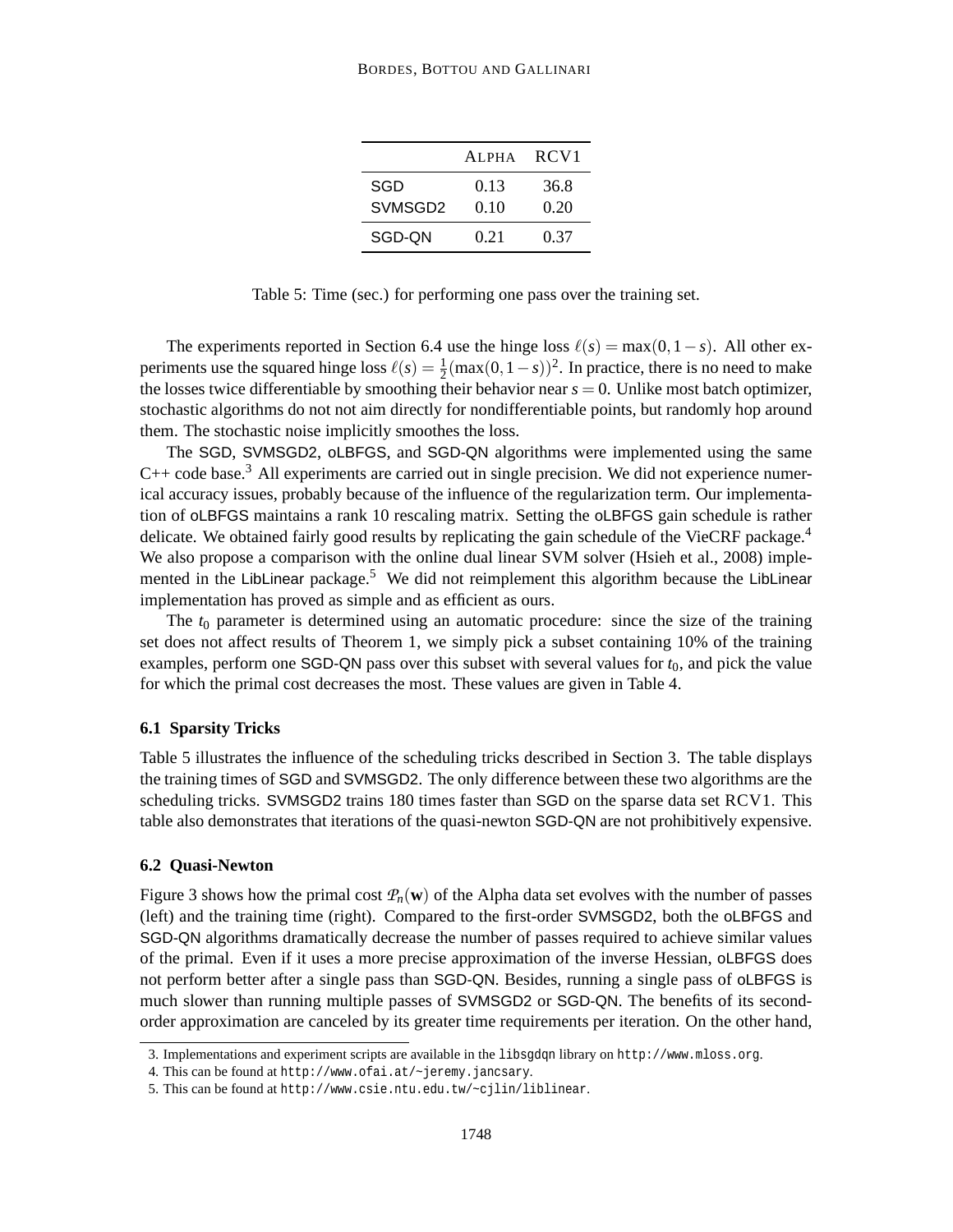

Figure 3: Primal costs according to the number of epochs (left) and the training duration (right) on the Alpha data set.

each SGD-QN iteration is only marginally slower than a SVMSGD2 iteration; the reduction of the number of iterations is sufficient to offset this cost.

## **6.3 Training Speed**

Figure 4 displays the test errors achieved on the Alpha, Delta and RCV1 data sets as a function of the number of passes (left) and the training time (right). These results show again that both oLBFGS and SGD-QN require less iterations than SVMSGD2 to achieve the same test error. However, oLBFGS suffers from the relatively high complexity of its update process. The SGD-QN algorithm is competitive with the dual solver LibLinear on the dense data sets Alpha and Delta; it runs significantly faster on the sparse RCV1 data set.

According to Theorem 4, given a large enough training set, a perfect second-order SGD algorithm would reach the batch test error after a single pass. One pass learning is attractive when we are dealing with high volume streams of examples that cannot be stored and retrieved quickly. Figure 4 (left) shows that oLBFGS is a little bit closer to that ideal than SGD-QN and could become attractive for problems where the example retrieval time is much greater than the computing time.

## **6.4 PASCAL Large Scale Challenge Results**

The SGD-QN algorithm has been submitted to the "Wild Track" of the PASCAL Large Scale Challenge. Wild Track contributors were free to do anything leading to more efficient and more accurate methods. Forty two methods have been submitted to this track. Table 6 shows the SGD-QN ranks determined by the organizers of the challenge according to their evaluation criteria. The SGD-QN algorithm always ranks among the top five submissions and ranks first in overall score (tie with another Newton method).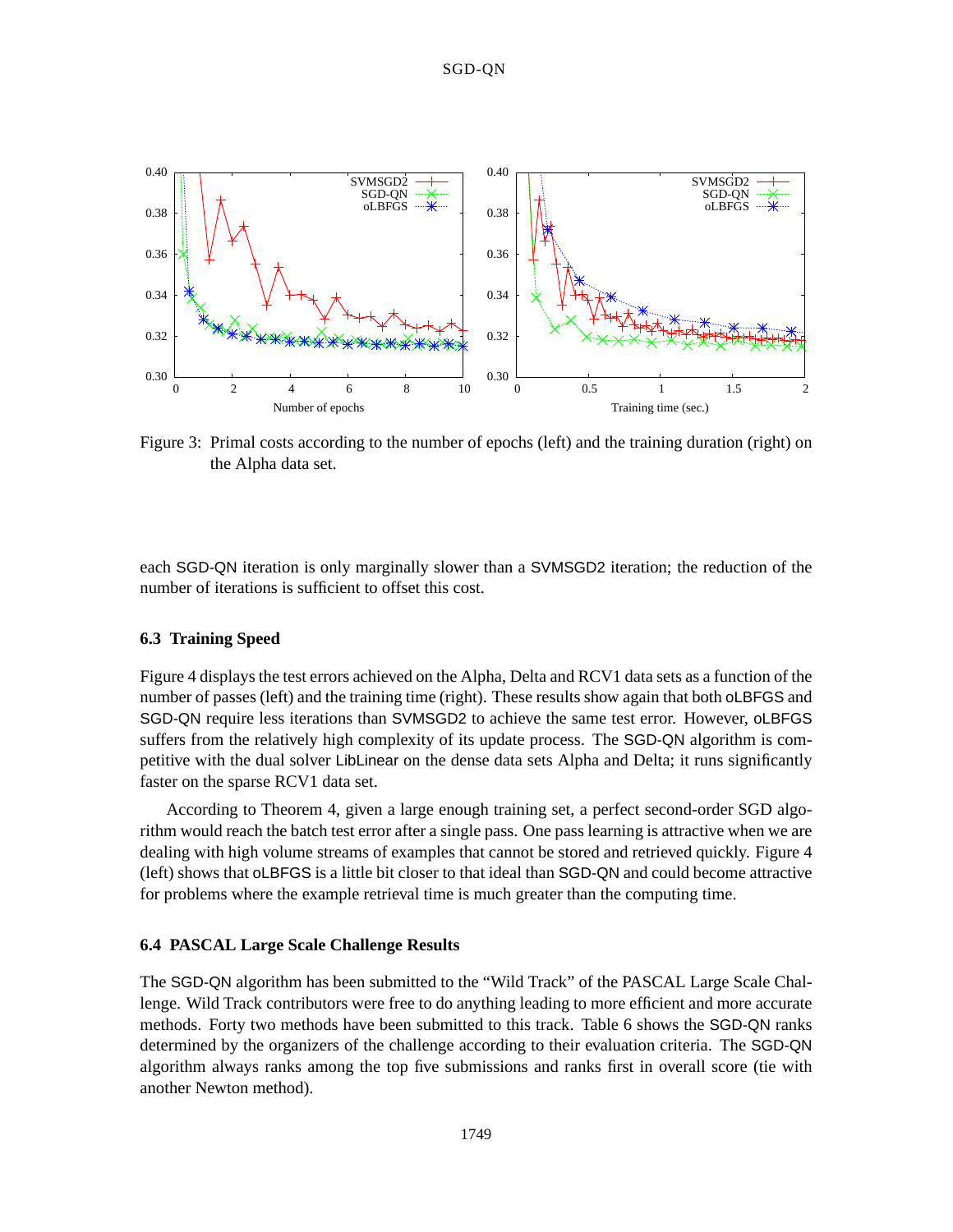

Figure 4: Test errors (in %) according to the number of epochs (left) and training duration (right).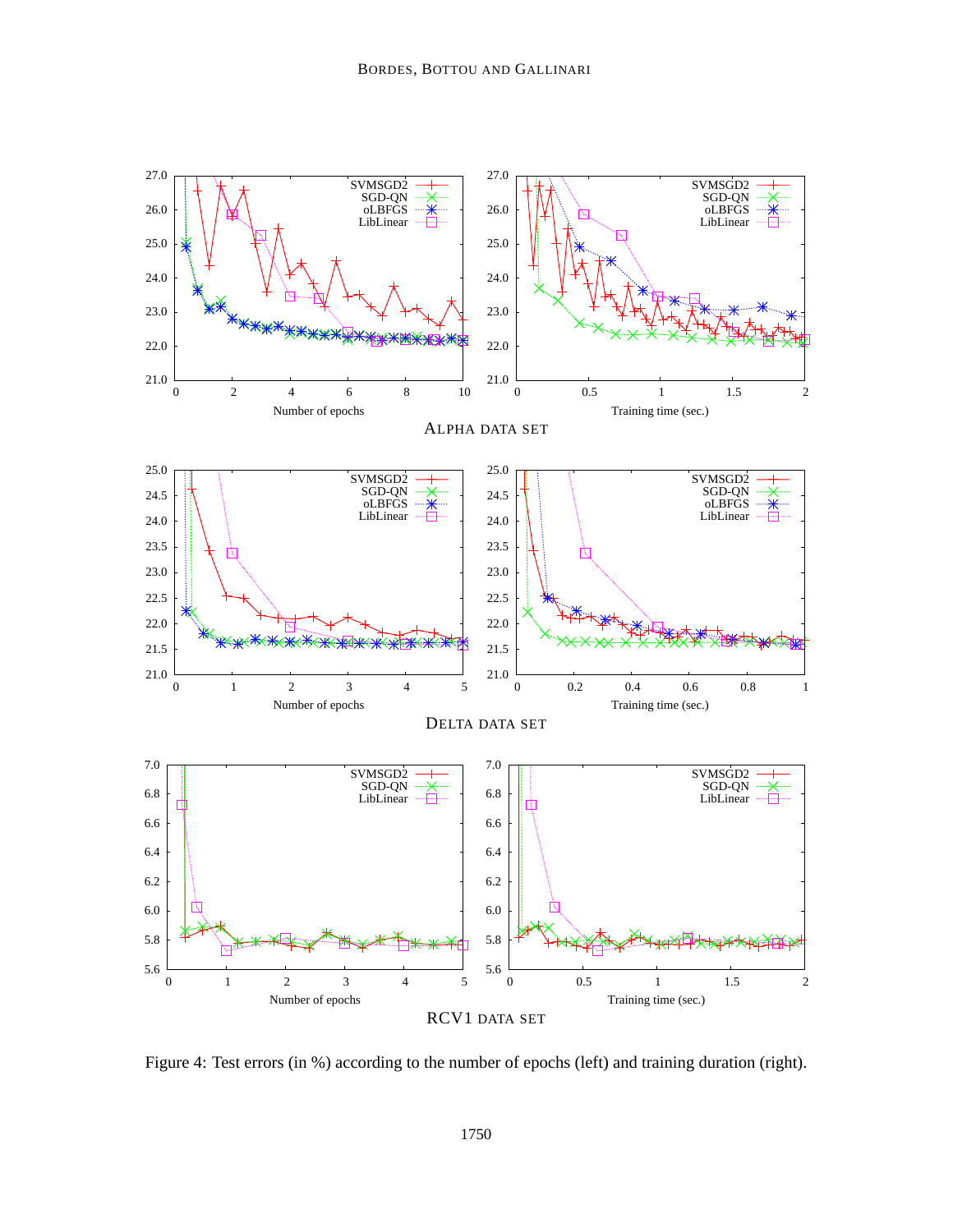## SGD-QN

| Data Set    | λ         | skip   | Passes | Rank              |
|-------------|-----------|--------|--------|-------------------|
| Alpha       | $10^{-5}$ | 16     | 10     | $1^{st}$          |
| <b>Beta</b> | $10^{-4}$ | 16     | 15     | $3^{rd}$          |
| Gamma       | $10^{-3}$ | 16     | 10     | $1^{st}$          |
| Delta       | $10^{-3}$ | 16     | 10     | 1 <sup>st</sup>   |
| Epsilon     | $10^{-5}$ | 16     | 10     | $\mathbf{F}^{th}$ |
| Zeta        | $10^{-5}$ | 16     | 10     | 4 <sup>th</sup>   |
| <b>OCR</b>  | $10^{-5}$ | 16     | 10     | $2^{nd}$          |
| Face        | $10^{-5}$ | 16     | 20     | $\mathbf{A}^{th}$ |
| DNA         | $10^{-3}$ | 64     | 10     | $2^{nd}$          |
| Webspam     | $10^{-5}$ | 71,066 | 10     | $4^{th}$          |

Table 6: Parameters and final ranks obtained by SGD-QN in the "Wild Track" of the first PASCAL Large Scale Learning Challenge. All competing algorithms were run by the organizers. (Note: the competition results were obtained with a preliminary version of SGD-QN. In particular the  $\lambda$  parameters listed above are different from the values used for all experiments in this paper and listed in Table 4.)

## **7. Conclusion**

The SGD-QN algorithm strikes a good compromise for large scale application because it has low time and memory requirements per iteration and because it reaches competitive test errors after a small number of iterations. We have shown how this performance is the result of a careful design taking into account the theoretical knowledge about second-order SGD and a precise understanding of its computational requirements.

Finally, although this contribution presents SGD-QN as a solver for linear SVMs, this algorithm can be easily extended to nonlinear models for which we can analytically compute the gradients. We plan to further investigate the performance of SGD-QN in this context.

# **Acknowledgments**

Part of this work was funded by NSF grant CCR-0325463 and by the EU Network of Excellence PASCAL2. Antoine Bordes was also supported by the French DGA.

## **Appendix A. Proof of Theorem 1**

Define  $\mathbf{v}_t = \mathbf{w}_t - \mathbf{w}_n^*$  and observe that a second-order Taylor expansion of the primal gives

$$
\mathcal{P}_n(\mathbf{w}_t) - \mathcal{P}_n(\mathbf{w}_n^*) = \mathbf{v}_t^{\mathsf{T}} \mathbf{H} \mathbf{v}_t + o\left(t^{-2}\right) = \mathbf{tr} \left(\mathbf{H} \mathbf{v}_t \mathbf{v}_t^{\mathsf{T}}\right) + o\left(t^{-2}\right).
$$

Let  $\mathbb{E}_{t-1}$  representing the conditional expectation over the choice of the example at iteration  $t-1$ given all the choices made during the previous iterations. Since we assume that convergence takes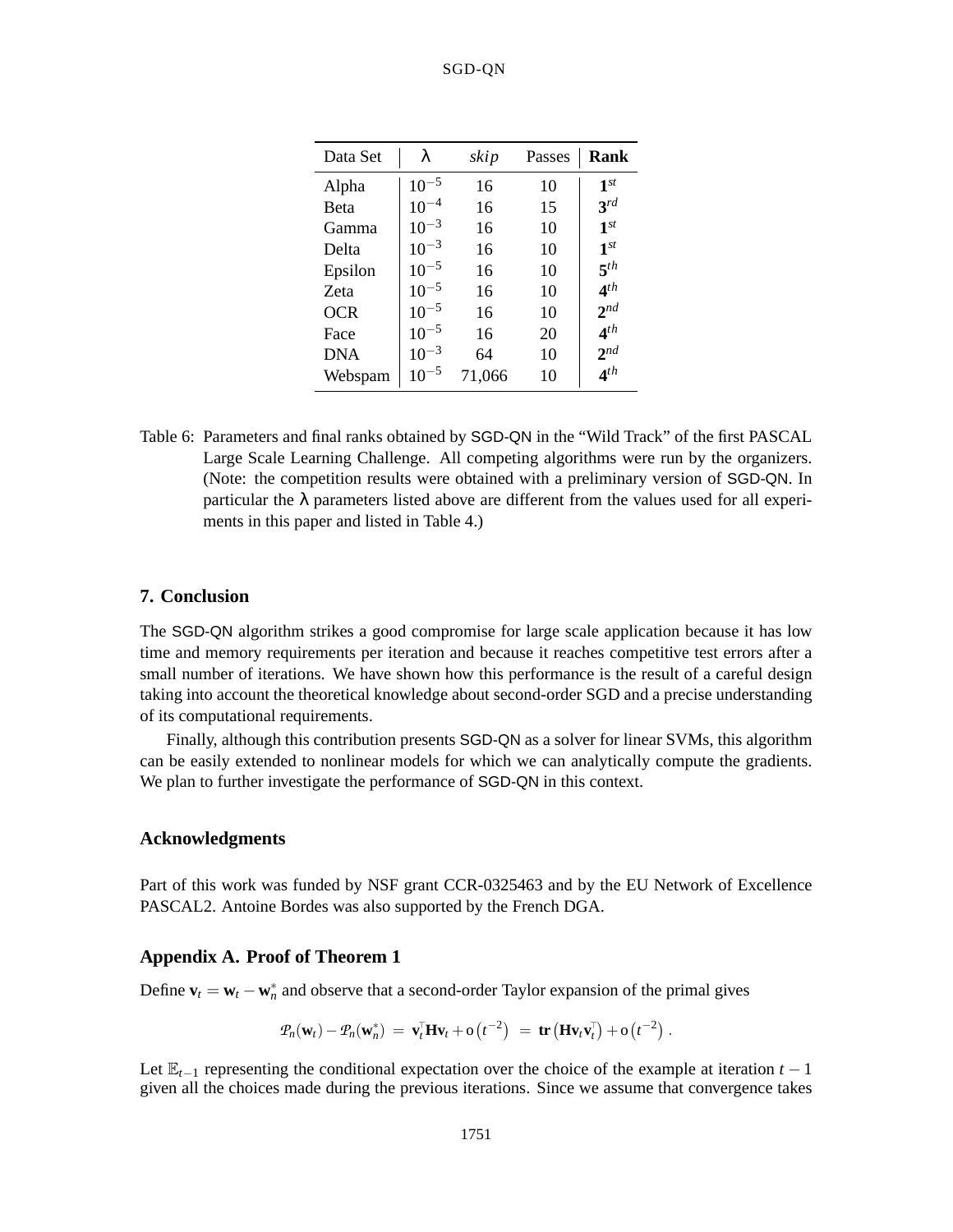place, we have

$$
\mathbb{E}_{t-1} \left[ \mathbf{g}_{t-1}(\mathbf{w}_{t-1}) \mathbf{g}_{t-1}(\mathbf{w}_{t-1})^{\top} \right] = \mathbb{E}_{t-1} \left[ \mathbf{g}_{t-1}(\mathbf{w}_{n}^{*}) \mathbf{g}_{t-1}(\mathbf{w}_{n}^{*})^{\top} \right] + o(1) = \mathbf{G} + o(1)
$$
  
and  $\mathbb{E}_{t-1} \left[ \mathbf{g}_{t-1}(\mathbf{w}_{t-1}) \right] = \mathcal{P}_{n}'(\mathbf{w}_{t-1}) = \mathbf{H} \mathbf{v}_{t-1} + o(\mathbf{v}_{t-1}) = \mathbf{I}_{\mathcal{E}} \mathbf{H} \mathbf{v}_{t-1}$ 

where notation  $I_{\varepsilon}$  is a shorthand for  $I + o(1)$ , that is, a matrix that converges to the identity. Expressing  $\mathbf{H} \mathbf{v}_t \mathbf{v}_t^{\top}$  using the generic SGD update (2) gives

$$
\mathbf{H} \mathbf{v}_{t} \mathbf{v}_{t}^{\top} = \mathbf{H} \mathbf{v}_{t-1} \mathbf{v}_{t-1}^{\top} - \frac{\mathbf{H} \mathbf{v}_{t-1} \mathbf{g}_{t-1} (\mathbf{w}_{t-1})^{\top} \mathbf{B}}{t+t_{0}} - \frac{\mathbf{H} \mathbf{B} \mathbf{g}_{t-1} (\mathbf{w}_{t-1}) \mathbf{v}_{t-1}^{\top}}{t+t_{0}} + \frac{\mathbf{H} \mathbf{B} \mathbf{g}_{t-1} (\mathbf{w}_{t-1}) \mathbf{g}_{t-1} (\mathbf{w}_{t-1})^{\top} \mathbf{B}}{(t+t_{0})^{2}} + \frac{\mathbf{H} \mathbf{B} \mathbf{g}_{t-1} (\mathbf{w}_{t-1}) \mathbf{g}_{t-1} (\mathbf{w}_{t-1})^{\top} \mathbf{B}}{(t+t_{0})^{2}} \mathbf{E}_{t-1} [\mathbf{H} \mathbf{v}_{t} \mathbf{v}_{t}^{\top}] = \mathbf{H} \mathbf{v}_{t-1} \mathbf{v}_{t-1}^{\top} - \frac{\mathbf{H} \mathbf{v}_{t-1} \mathbf{v}_{t-1}^{\top} \mathbf{H} \mathbf{I}_{\epsilon} \mathbf{B}}{t+t_{0}} - \frac{\mathbf{H} \mathbf{B} \mathbf{I}_{\epsilon} \mathbf{H} \mathbf{v}_{t-1} \mathbf{v}_{t-1}^{\top}}{(t+t_{0})^{2}} + \mathbf{O}(t^{-2})
$$
  

$$
\mathbb{E}_{t-1} [\mathbf{tr} (\mathbf{H} \mathbf{v}_{t} \mathbf{v}_{t}^{\top} )] = \mathbf{tr} (\mathbf{H} \mathbf{v}_{t-1} \mathbf{v}_{t-1}^{\top}) - \frac{2 \mathbf{tr} (\mathbf{H} \mathbf{B} \mathbf{I}_{\epsilon} \mathbf{H} \mathbf{v}_{t-1} \mathbf{v}_{t-1}^{\top})}{t+t_{0}} + \frac{\mathbf{tr} (\mathbf{H} \mathbf{B} \mathbf{G} \mathbf{B})}{(t+t_{0})^{2}} + \mathbf{O}(t^{-2})
$$
  

$$
\mathbb{E}_{\sigma} [\mathbf{tr} (\mathbf{H} \math
$$

Let  $\lambda_{\text{max}} \geq \lambda_{\text{min}} > 1/2$  be the extreme eigenvalues of **HB**. Since, for any positive matrix **X**,

$$
\left(\lambda_{min}+o\left(1\right)\right)\text{tr}\left(\textbf{X}\right)\;\leq\; \text{tr}\left(\textbf{HBI}_{\epsilon}\textbf{X}\right)\;\leq\; \left(\lambda_{max}+o\left(1\right)\right)\text{tr}\left(\textbf{X}\right)
$$

we can bracket  $\mathbb{E}_{\sigma}$   $[\textbf{tr}(\textbf{H} \textbf{v}_t \textbf{v}_t^{\top})]$  between the expressions

$$
\left(1-\frac{2\lambda_{\max}}{t}+o\left(\frac{1}{t}\right)\right)\mathbb{E}_{\sigma}\left[\text{tr}\left(\text{H}\,\text{v}_{t-1}\,\text{v}_{t-1}^{\top}\right)\right] + \frac{\text{tr}\left(\text{H}\,\text{B}\text{G}\text{B}\right)}{(t+t_0)^2} + o\left(t^{-2}\right)
$$

and

$$
\left(1-\frac{2\lambda_{\min}}{t}+o\left(\frac{1}{t}\right)\right)\mathbb{E}_{\sigma}\left[\text{tr}\left(\text{H}\,\text{v}_{t-1}\,\text{v}_{t-1}^{\top}\right)\right]\;+\;\frac{\text{tr}\left(\text{H}\,\text{B}\text{G}\text{B}\right)}{(t+t_0)^2}\;+\;o\left(t^{-2}\right)
$$

By recursively applying this bracket, we obtain

$$
u_{\lambda_{\max}}(t+t_0) \ \leq \ \mathbb{E}_{\sigma}[\mathbf{tr}(\mathbf{H}\mathbf{v}_t\mathbf{v}_t^{\top})] \ \leq \ u_{\lambda_{\min}}(t+t_0)
$$

where the notation  $u_{\lambda}(t)$  represents a sequence of real satisfying the recursive relation

$$
u_{\lambda}(t) = \left(1 - \frac{2\lambda}{t} + \mathbf{o}\left(\frac{1}{t}\right)\right)u_{\lambda}(t-1) + \frac{\mathbf{tr}(\mathbf{H}\mathbf{B}\mathbf{G}\mathbf{B})}{t^2} + \mathbf{o}\left(\frac{1}{t^2}\right).
$$

From (Bottou and LeCun, 2005, Lemma 1),  $\lambda > 1/2$  implies  $t u_{\lambda}(t) \longrightarrow \frac{\text{tr(HBGB)}}{2\lambda - 1}$ . Then

$$
\frac{\text{tr}(\text{HBGB})}{2\lambda_{\max}-1}t^{-1}+o\left(t^{-1}\right)\leq \mathbb{E}_{\sigma}\left[\text{tr}\left(\text{Hv}_{t}\text{v}_{t}^{\top}\right)\right]\leq \frac{\text{tr}(\text{HBGB})}{2\lambda_{\min}-1}t^{-1}+o\left(t^{-1}\right)
$$

and

$$
\frac{\mathbf{tr}(\mathbf{H BGB})}{2\lambda_{\max}-1}t^{-1}+o(t^{-1})\leq \mathbb{E}_{\sigma}[\mathcal{P}_n(\mathbf{w}_t)-\mathcal{P}_n(\mathbf{w}_n^*)]\leq \frac{\mathbf{tr}(\mathbf{H BGB})}{2\lambda_{\min}-1}t^{-1}+o(t^{-1}).
$$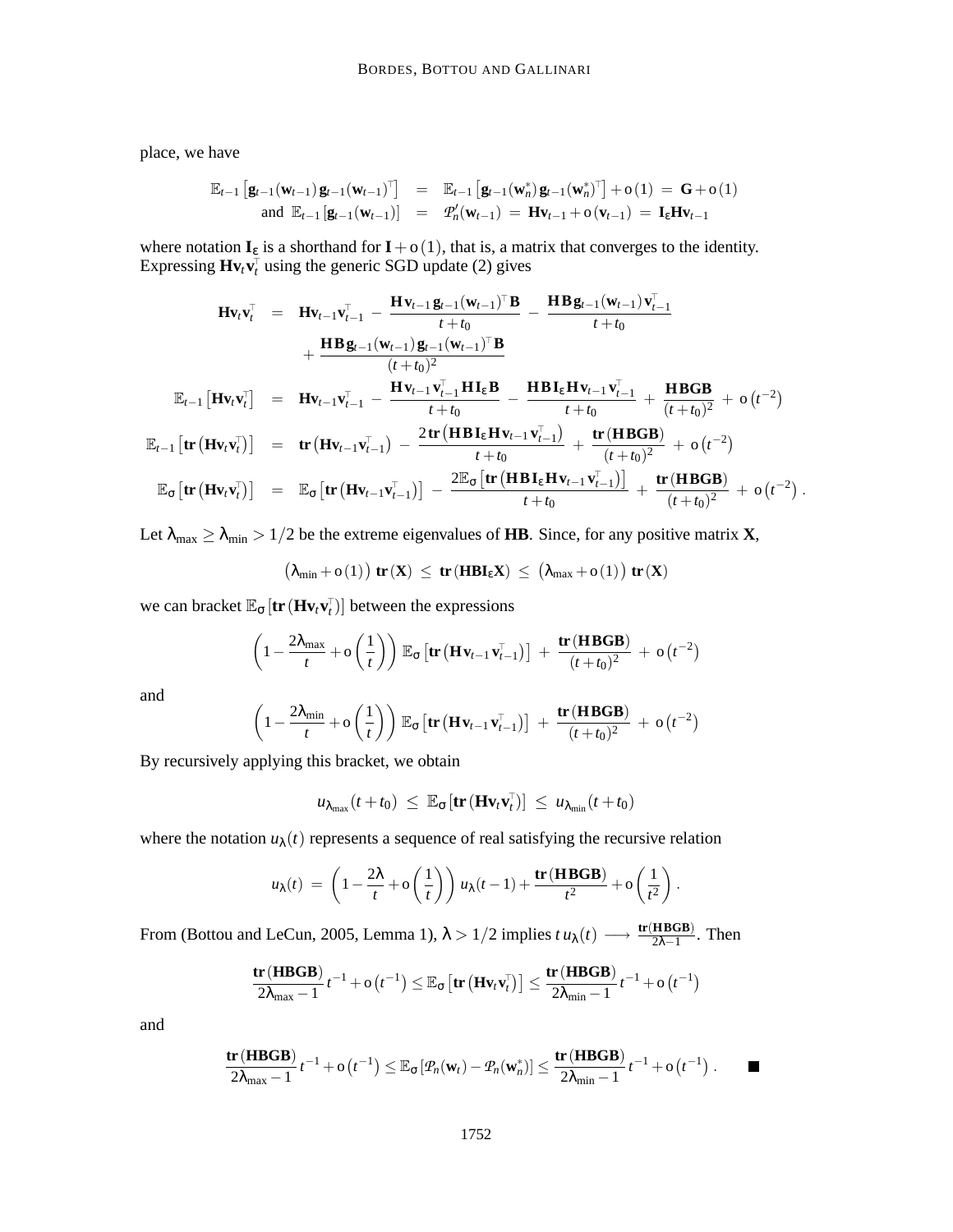# **References**

- S.-I. Amari, H. Park, and K. Fukumizu. Adaptive method of realizing natural gradient learning for multilayer perceptrons. *Neural Computation*, 12:1409, 2000.
- S. Becker and Y. Le Cun. Improving the convergence of back-propagation learning with secondorder methods. In *Proc. 1988 Connectionist Models Summer School*, pages 29–37. Morgan Kaufman, 1989.
- A. Bordes, S. Ertekin, J. Weston, and L. Bottou. Fast kernel classifiers with online and active learning. *J. Machine Learning Research*, 6:1579–1619, September 2005.
- L. Bottou. Online algorithms and stochastic approximations. In David Saad, editor, *Online Learning and Neural Networks*. Cambridge University Press, Cambridge, UK, 1998.
- L. Bottou. Stochastic gradient descent on toy problems, 2007. http://leon.bottou.org/ projects/sgd.
- L. Bottou and O. Bousquet. The tradeoffs of large scale learning. In *Adv. in Neural Information Processing Systems*, volume 20. MIT Press, 2008.
- L. Bottou and Y. LeCun. On-line learning for very large datasets. *Applied Stochastic Models in Business and Industry*, 21(2):137–151, 2005.
- X. Driancourt. *Optimisation par descente de gradient stochastique de systèmes modulaires combinant réseaux de neurones et programmation dynamique*. PhD thesis, Université Paris XI, Orsay, France, 1994.
- V. Fabian. Asymptotically efficient stochastic approximation; the RM case. *Annals of Statistics*, 1 (3):486–495, 1973.
- C.-J. Hsieh, K.-W. Chang, C.-J. Lin, S. Keerthi, and S. Sundararajan. A dual coordinate descent method for large-scale linear SVM. In *Proc. 25th Intl. Conf. on Machine Learning (ICML'08)*, pages 408–415. Omnipress, 2008.
- Y. Le Cun, L. Bottou, G. Orr, and K.-R. Müller. Efficient backprop. In *Neural Networks, Tricks of the Trade*, Lecture Notes in Computer Science LNCS 1524. Springer Verlag, 1998.
- D. D. Lewis, Y. Yang, T. G. Rose, and F. Li. RCV1: A new benchmark collection for text categorization research. *J. Machine Learning Research*, 5:361–397, 2004.
- N. Murata and S.-I. Amari. Statistical analysis of learning dynamics. *Signal Processing*, 74(1): 3–28, 1999.
- J. Nocedal. Updating quasi-Newton matrices with limited storage. *Mathematics of Computation*, 35:773–782, 1980.
- N. Schraudolph. Local gain adaptation in stochastic gradient descent. In *In Proc. of the 9th Intl. Conf. on Artificial Neural Networks*, pages 569–574, 1999.